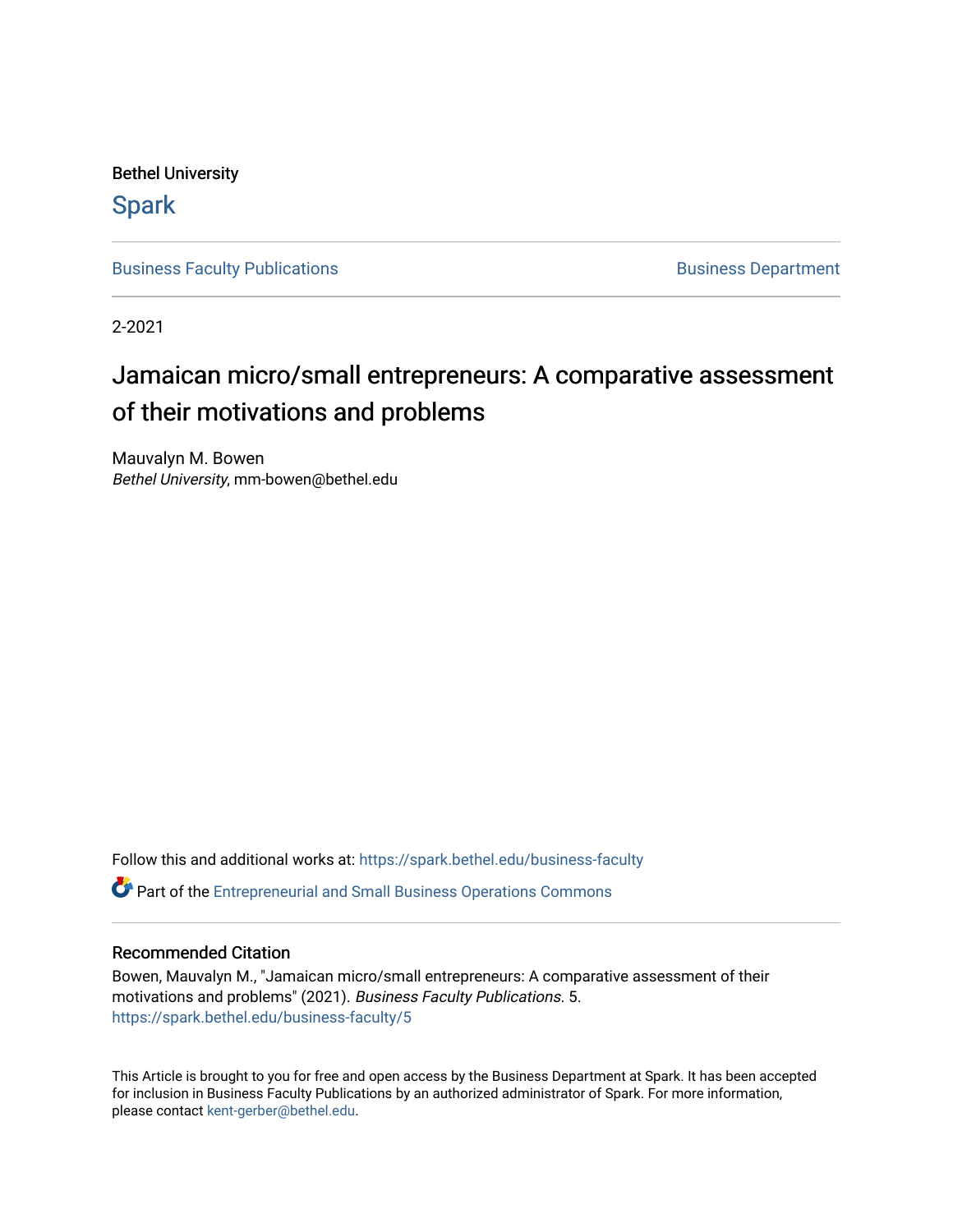## **Jamaican Micro/Small Entrepreneurs: A Comparative Assessment of their Motivations and Problems**

#### **Introduction**

**Fraction 22**<br> **Annalon Microsomuli Europeneurs A Computative Assessment of their Marketing<br>
3.4 Tunnician Microsomuli Europeneurs A Computative Assessment of their Marketing<br>
3.4 Tunnician data supplicion of approximate** Jamaica has a population of approximately 2.8 million people with approximately 46% making up the labor force (Statistical Institute of Jamaica, 2011) with a per capita GDP- PPP of US\$8,812 (World Economic Outlook , 2010). Jamaica's economy has however, experienced low or negative economic growth and high unemployment rate since the 1980's. Globalization and new international standards have contributed to the competitive nature of the economic landscape, which has become a challenge for many Jamaican businesses within the formal sector, hence, forcing many of them to restructure and reengineer. This has therefore led to the displacement of workers through downsizing of the enterprises. Additionally, the collapse of the financial sector, which affected the economy in the late 1990's also displaced a large number of the workforce involved in financial and other services provision. Hence, the ability of the formal sector to absorb these workers was limited (Miller-Stennett, 2002). Under the existing conditions, it is difficult and sometimes impossible for low skilled workers to secure meaningful employment.

A number of studies have shown that micro and small businesses have a major influence on the economy of a country. Pisani and Patrick (2002) purported that the promotion of micro enterprises is an engine of growth in developing economies while, De Soto ( 2000) and Ortiz (2001) further submitted that micro and small enterprises are seen as a poverty alleviation tool for developing nations. Additionally, Vrchota and Rehor (2017) stated, SMEs play a significant part in economic activity through employment, innovation, and growth. Jamaica is considered one of the most entrepreneurial countries according to the Global Entrepreneurship Monitor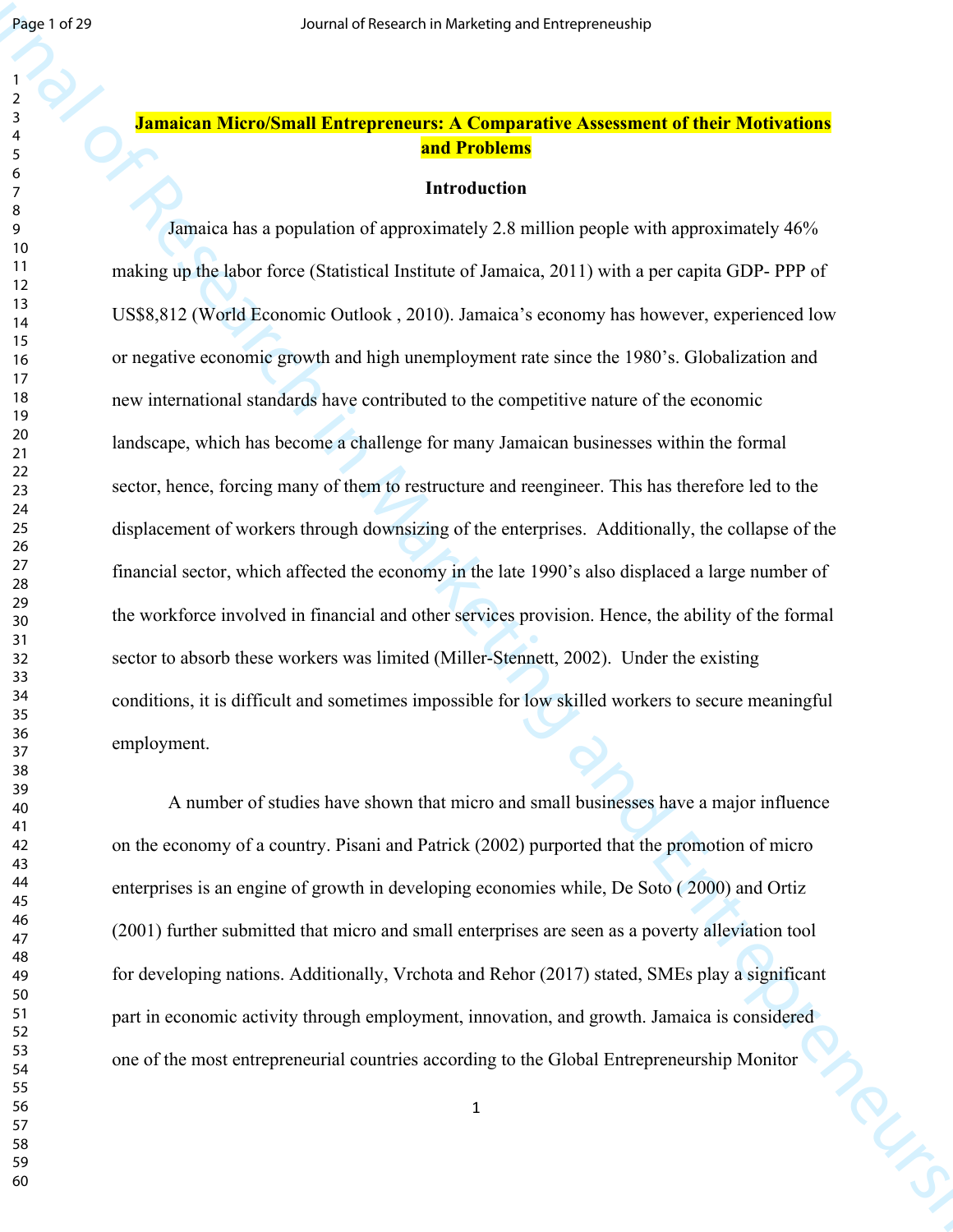(GEM) report, displaying high prevalence rates of early stage entrepreneurial activity in the areas of business and consumer services. The report further revealed that there was increasing activity taking place within the construction sub-sector and the business services sector such as consulting and computer networks (Glasgow, Williams-Myers, Skeete & Ismail, 2006).

327<br>
(GTM) report, displaying high prevalence rates of early stage entrepreneurship line is a result of Company of the Seconds of Company of the Seconds of the Seconds of Seconds and Seconds and Seconds and Seconds and S Over the years, the government of Jamaica has tried to promote the development of micro and small businesses through the provision of training, financial and technical assistance. This has been guided in recent years by a National Industry Policy (NIP). This is done in order to integrate the productive aspect of the sector into the process of national development, hence enhancing the ability to contribute to social equity and the conservation of the environment. However, a number of constraints are faced by these small enterprises, such as limited capital, limited skills, and instability in the macro environment. Through various initiatives, the government is seeking to stabilize the economy, which is expected to have a positive impact on the sector.

The objective of this paper is to assess the motivation, perceived success factors and challenges in entrepreneurship as experienced by three sub groups of micro and small entrepreneurs in the urban informal sector of Kingston and St. Andrew. The study is important as it will highlight the needs of the entrepreneurs, areas in which problems exist and the impediments in accessing capital and other needed resources. The results of the research will also provide a platform and forum to influence public policy, research and practice of entrepreneurship. Furthermore, the analysis should give entrepreneurs a clearer understanding of risks, reasonable expectations of the chance for success, and foresight as to potential problems in<br>different industries and at different stages of business development. different industries and at different stages of business development.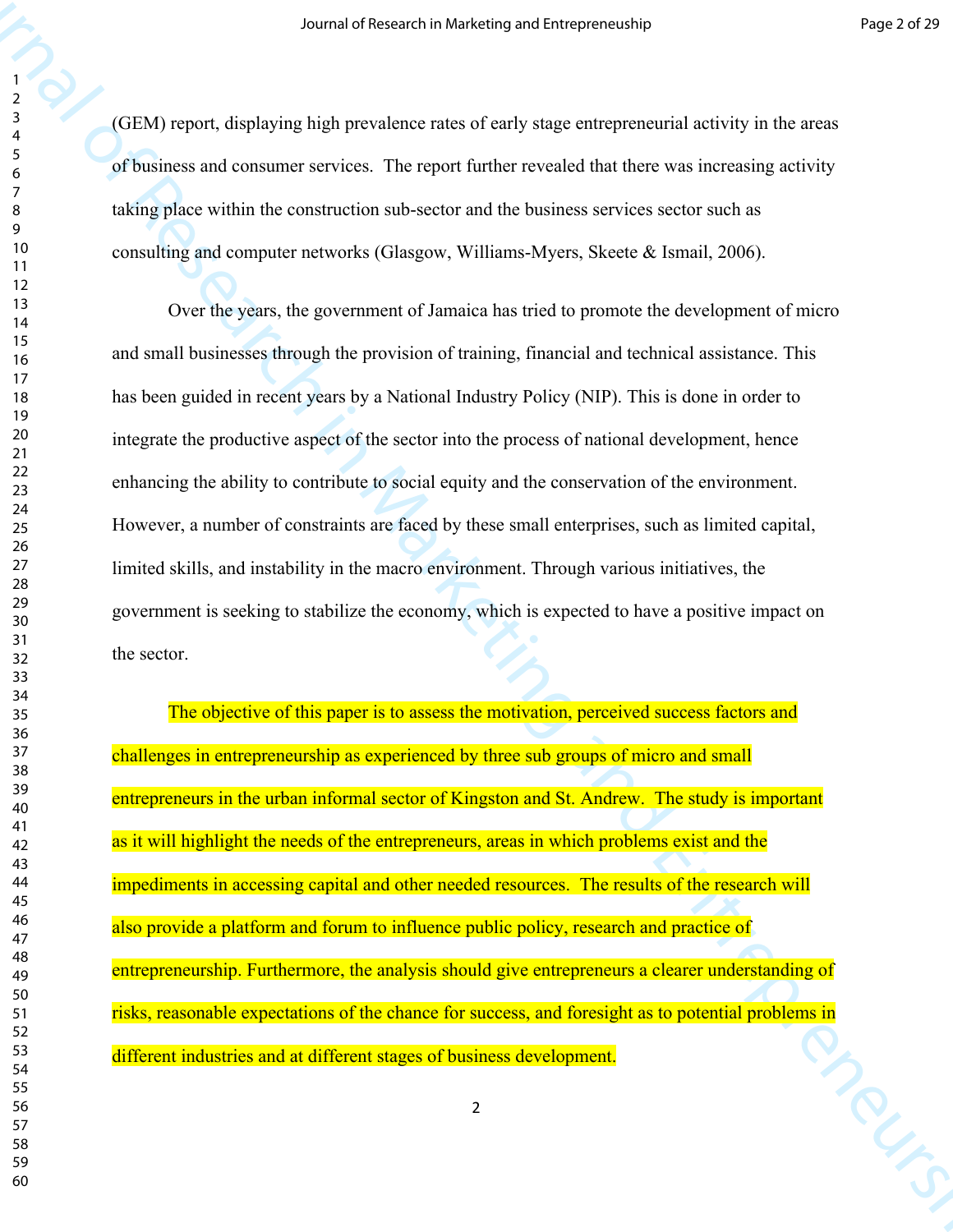#### 

| <b>Theory and Research</b> |  |
|----------------------------|--|
|----------------------------|--|

Journal of Baramata and Structure in the tensor of Lange Control of Research in Marketing and Entrepreneurship in Theorem and Research in Marketing and Control of Research in Marketing and Control of Research in Marketing Dou and Zolnik (2011) posited that over the last two decades, a new concept of capital (social capital) has emerged to explain entrepreneurship in the knowledge economy. In addition, social capital promotes knowledge production and exchange in research, education, and commercial R&D processes (Westlund, 2006). Hence, social capital has been regarded as an important driver of entrepreneurship. According to Liao and Welsch (2005), the theory of social capital has made significant inroads into entrepreneurship research. It plays an important role in venture creation and entrepreneurs may exhibit a unique pattern of associations among the various dimensions of social capital. Burt (1992) suggested that social capital is a quality created between individuals and is referred to as an opportunity. Nahapiet and Ghoshal (1998) further, view social capital as the sum of actual and potential resources embedded within, is available through and is derived from the network of relationships possessed by individual entrepreneurs. As a set of relationships, social capital has several different attributes that are categorized into three clusters: the structural, the relational and the cognitive dimensions.

A fundamental proposition of social capital theory is that network ties provide access to resources and information. Hence, structural capital defines the potentials or possibilities for nascent entrepreneurs' capacity to access information, resources and support that are critical to venture creation. Putman (1993) submitted that this kind of social capital encourages cooperative behaviors, thus facilitating the development of new forms of association and innovativeness. The relational dimension of social capital embraces the kind of personal relationships people develop through a history of interaction (Granovetter, 1992). It therefore focuses on particular relationships that people have such as trust, respect and friendliness. Hence,<br>the entrepreneur with a higher degree of trust and trustfulness will be able to leverage such<br>3 the entrepreneur with a higher degree of trust and trustfulness will be able to leverage such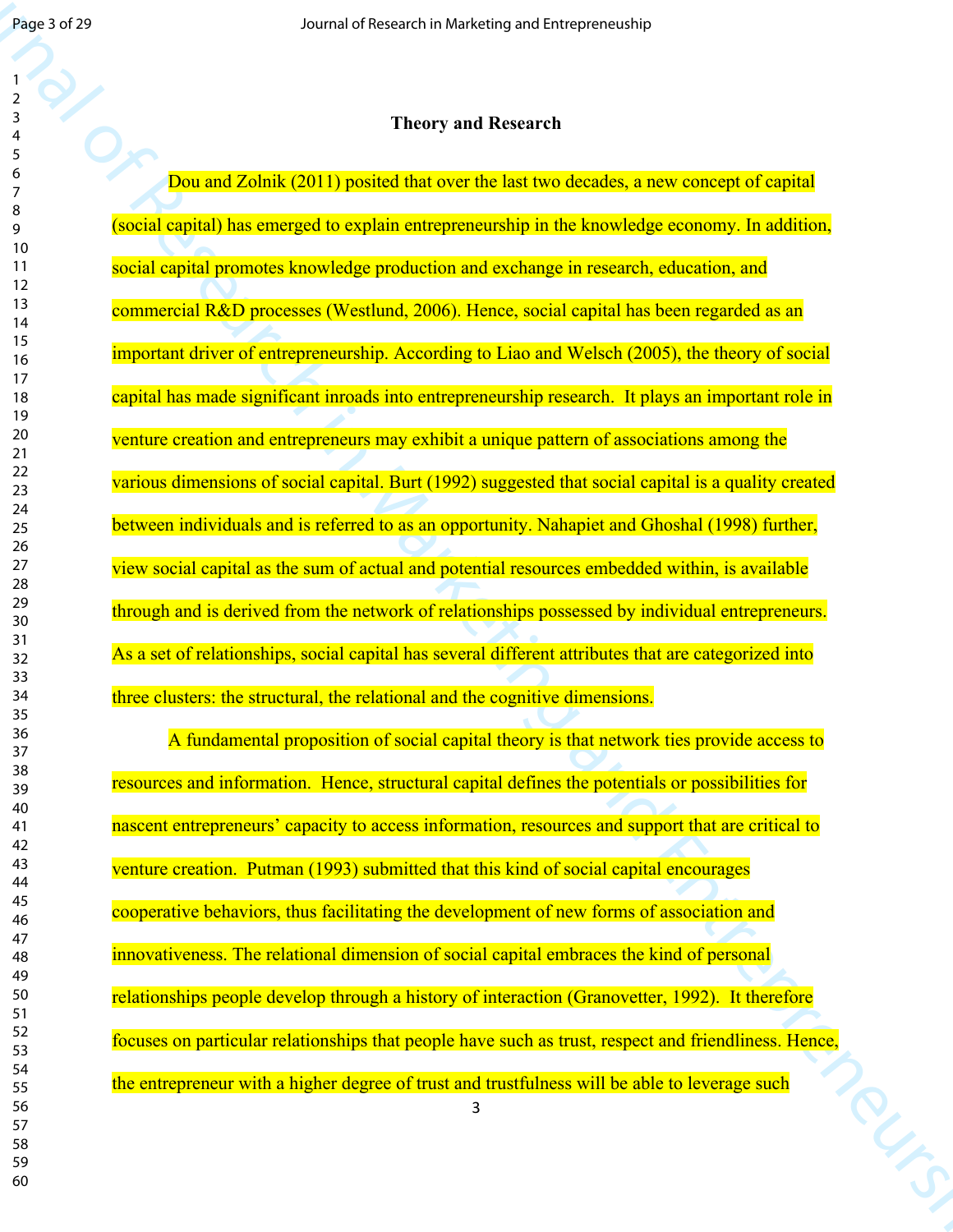relationship to their advantage. The 'cognitive dimension', which has been downplayed in the social capital literature, is considered to be those resources that provide "shared representations" interpretations and systems of meanings among parties (Nahapiet and Ghoshal, 1998, p.423).

Liao and Welsch (2005), concluded that without networks (structural capital), entrepreneurs would be less likely to develop trustful relationships (relational capital), subsequently hampering the formation of shared norms and values in supporting venture creation (cognitive capital). The emerging literature therefore, emphasizes networks as a vital element of social capital and affirms the strong relationship between social capital building and successful economic development.

#### **Motivation**

Scarted of Research in Marketing and Schemester And The International Transmitters<br>
The Schemester of Research in Marketing and Schemester Schemester Schemester And The International<br>
The Schemester in Marketing and Entre The research literature on the motivation of entrepreneurs has expanded considerably in recent years with the use of two broad approaches: (a) asking entrepreneurs directly why they create their businesses; and (b) using psychometric scales (Cromie, 1987). Empirical studies using method (a) have revealed the following popular expressed motives for starting their own businesses: autonomy (O'Connor, 1983; Storey, 1982) achievement (Cross, 1981; Storey, 1982) making money (Cross, 1981; O,Connor, 1983; Storey, 1982, Ozsoy, Ozsoy and Kozan, 2001) desire to exploit a market opportunity (Gibb and Ritchie, 1981; Murray, 1983) and desire to innovate ( Scott, 1976).

The use of the psychometric methods also confirmed that achievement and autonomy are among the important motives for starting a business (McClelland, 1965). According to the GEM 2008 Jamaica report, Jamaicans are motivated to become entrepreneurs out of necessity (51%) and 48% were opportunity driven. The report further revealed that most entrepreneurs saw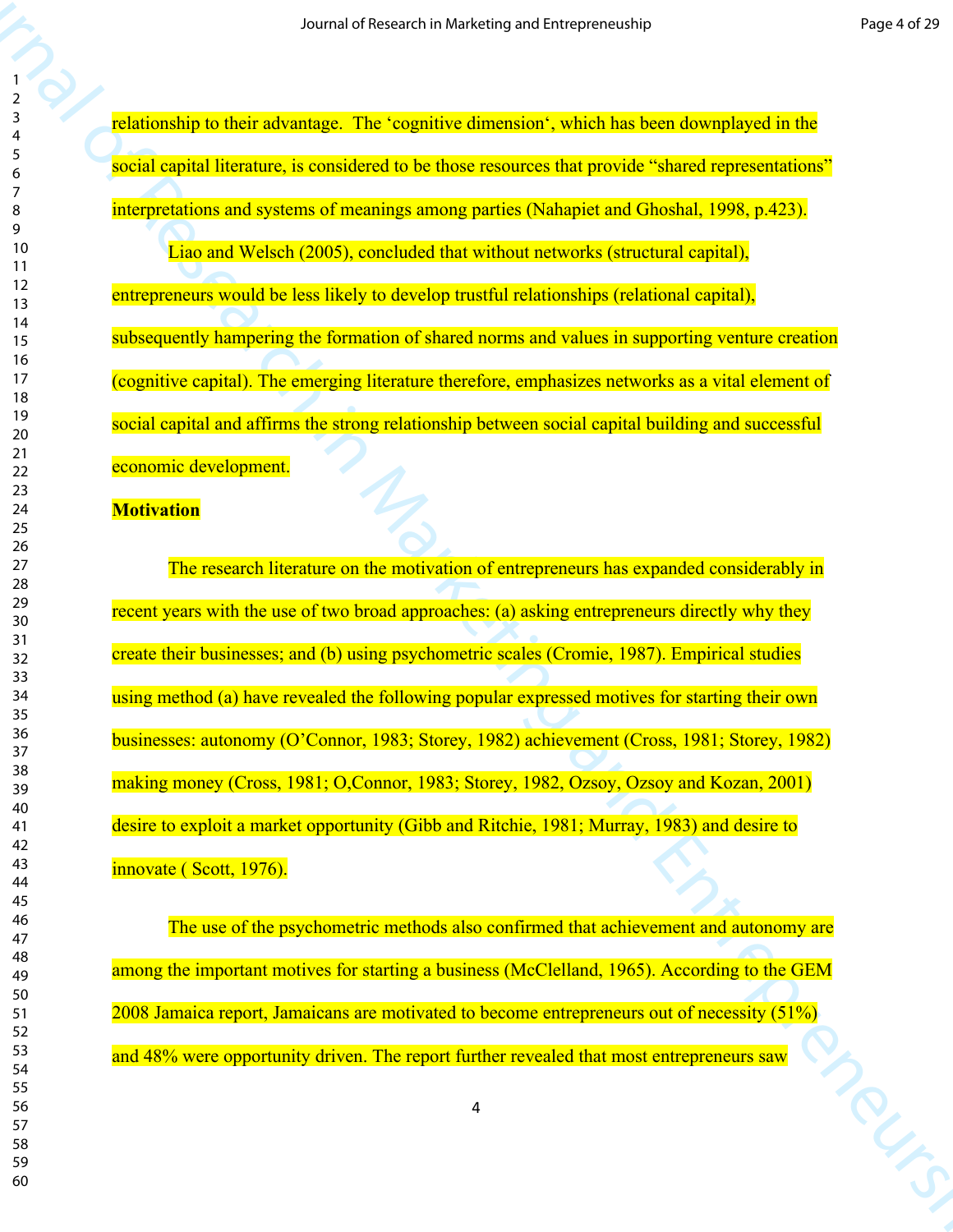independence (55%) as the major driver of opportunity entrepreneurship followed by the opportunity to increase ones income (31.7%). . Benzing, Chu and Callanan (2004) in their study on 'Motivations and Problems of Vietnamese Entrepreneurs' also showed some support for a motivation model.

### **Perceived Success Factors**

Prior researches have shown several possible factors that are critical for success. Yusuf, (1995), indicated and classified four most critical success factors as perceived by the South Pacific Small business people to be: good management; satisfactory government support; marketing factors; and overseas exposure. Gartner, (1988) further concentrated on three types of success factors: (1) the psychological and behavioral traits of entrepreneurs; (2) the managerial skills of entrepreneurs and (3) the external environmental factors.

 $J$  **Accord 2013**<br> **Accord 2013**<br> **Accord 2013**<br> **Accord 2013**<br> **Accord 2013**<br> **Accord 2013**<br> **Accord 2013**<br> **Accord 2013**<br> **Accord 2013**<br> **Accord 301**<br> **Accord 301**<br> **Accord 301**<br> **Developed and Entrepreneurships and Pro** Further studies done by Busch (1989), Huck and McEwan (1991) and Gosh, Kim, & Meng (1993) asked entrepreneurs in emerging countries to identify the management skills and environmental factors critical for success and they came up with factors such as: good management; planning and budgeting; good marketing techniques; access to finance; personal qualities and satisfactory government support. In addition to the factor analysis, success (as it relates to profit) in this study were measured by a combination of four variables: a) current average net sales, b) average net sales for the previous year c) current number of employees and<br>d) number of employees in the previous year. d) number of employees in the previous year.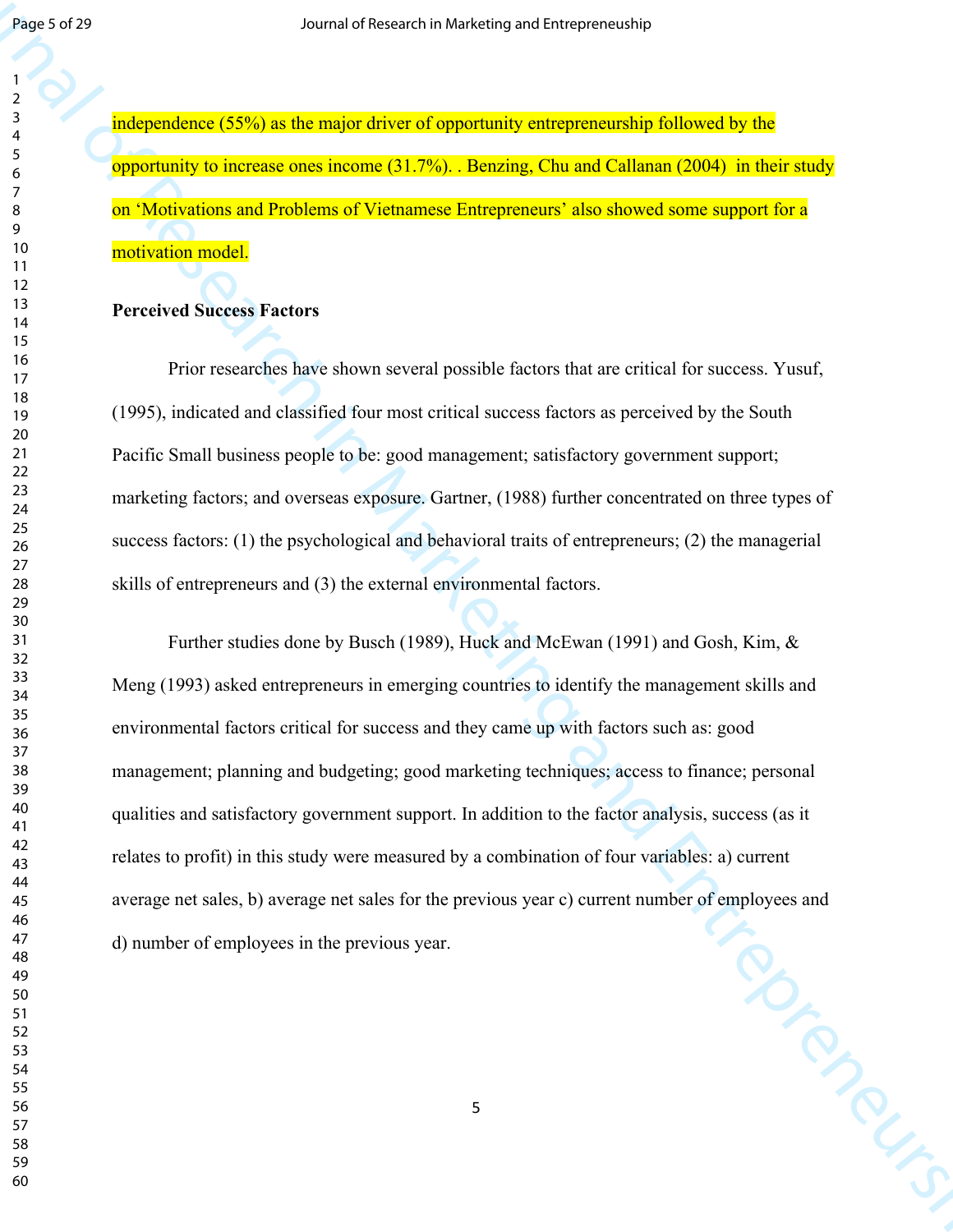## **Problems/Challenges**

Much of the research on small business failures is reported by Haswell and Holmes (1989). They reported that managerial inadequacy, inexperience, incompetence, among others were consistent theme explaining why small businesses fail. Aspects of poor management are reported to be connected to several related issues such as poor financial conditions, inadequate accounting records, limited access to necessary information and lack of good managerial advice. Many of the factors that are used to explain problems faced by small businesses also appear as factors critical to small business success.

327<br> **Problem Cludienges**<br> **Standard in the counterion and business findeces is reported by Have Clumic Holmes<br>
Standard in the counterion and business findeces in reporterions, among the<br>
1938. They research than exampl** Kozan, Ozsoy and Ozsoy (2006) submitted that small business problems in Turkey are attributed to personal and environmental issues such as the entrepreneur's background and political obstacles. Busch (1989) in his study on Small Business Hurdles in Ecuador pointed to: lack of education and training; lack of trust for non-family members; non reliance on employees to follow directions; limited economies of scale; limited capital (foreign exchange); and unwillingness to share information as challenges faced by the small businesses. Constraints on small businesses in Nigeria were attributed to lack of financing, poor infrastructure, difficulty obtaining machines, spare parts and raw materials as well as government policies and attitudes of public officials (Mambula, 2002). A study done by Rogoff, Lee and Suh (2004) reported that similar factors as described by previous researchers posed challenges for small business people, however they further categorized the factors into internal (relating to entrepreneurs personal characteristics) and external (finance, economic conditions, government regulations, technology, environmental factors). environmental factors).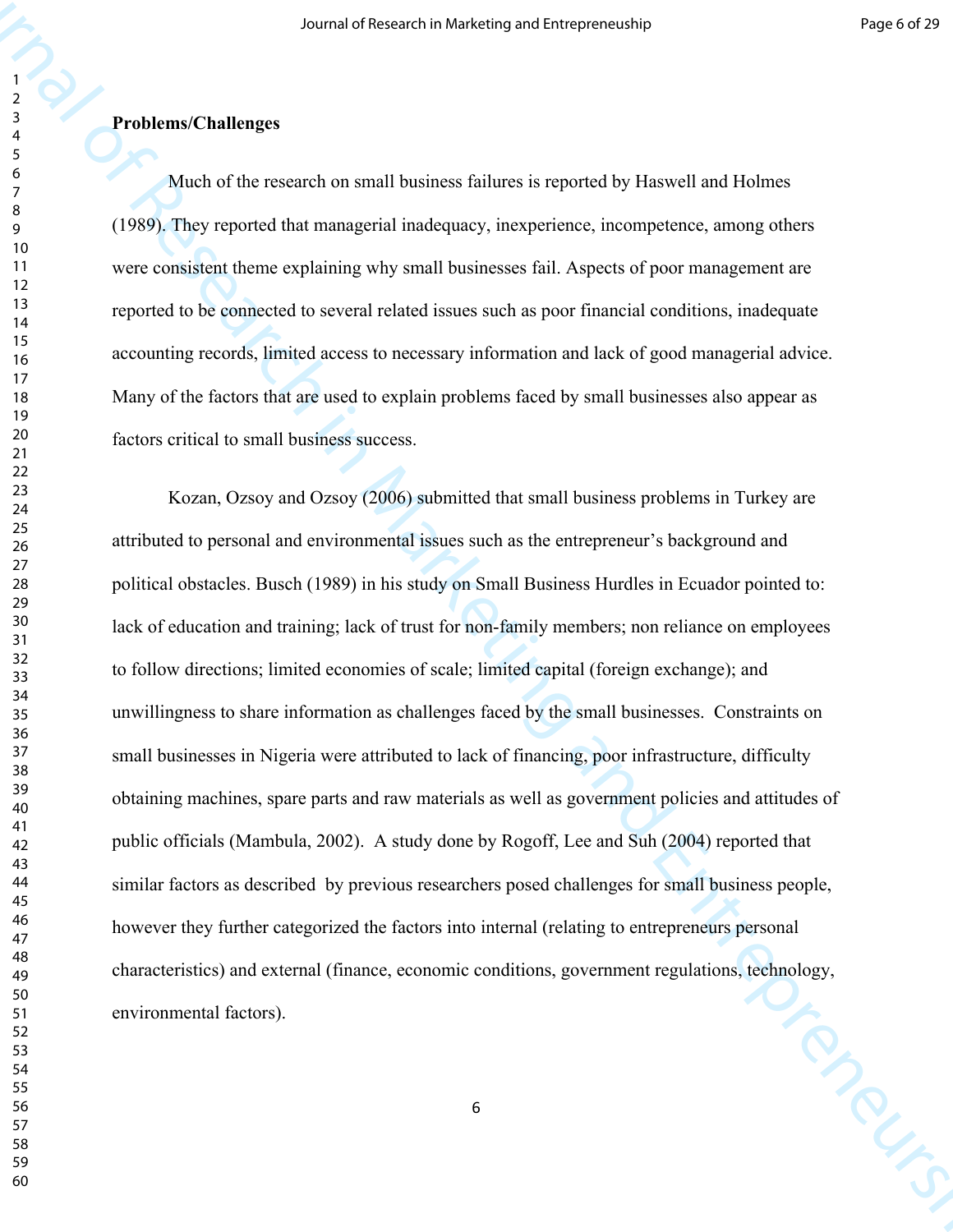## **Method and Procedures**

## **Research Questions**

Three research questions were formulated to guide the basis of this paper:

- 1. What is the motivation behind the decision to become a micro/small entrepreneur and are there differences among the three subgroups (HEART, Market & Higglers)?
- 2. What are the perceived factors that contribute to entrepreneurial success and are there differences among the three sub groups (HEART, Market & Higglers)?
- 3. What is the nature of the problems encountered by the Jamaican micro/small entrepreneurs and are there differences among the three sub groups (HEART, Market & Higglers)?

Journal of Research in Marketing and Procedures<br>
Theoretical Ouestinus<br>
Theoretical Ouestinus<br>
Theoretical Ouestinus<br>
Theoretical operative were formulated to guide de basis of this properties<br>
Theoretical Ouestinus<br>
Theo Question one was framed to indicate to what extent respondents agree that certain factors reflect their motivation in becoming a micro/small entrepreneur. Were they motivated by independence/autonomy, intrinsic or family security factors to become entrepreneurs or did they do this because there was no other way out (necessity)? Question two was asked to determine what specific factors predict success for the micro and small entrepreneurs in Jamaica as well as other contributing factors. Success was operationally defined as profit. The third question was asked to identify major challenges or problems that are being faced by the micro and small entrepreneurs and to what degree. The questions were also used to determine if there were similarities or differences among the three groups of entrepreneurs.

This paper therefore focuses on the micro and small business people/entrepreneurs within selected markets and arcades as well as those trained by the National Training Agency of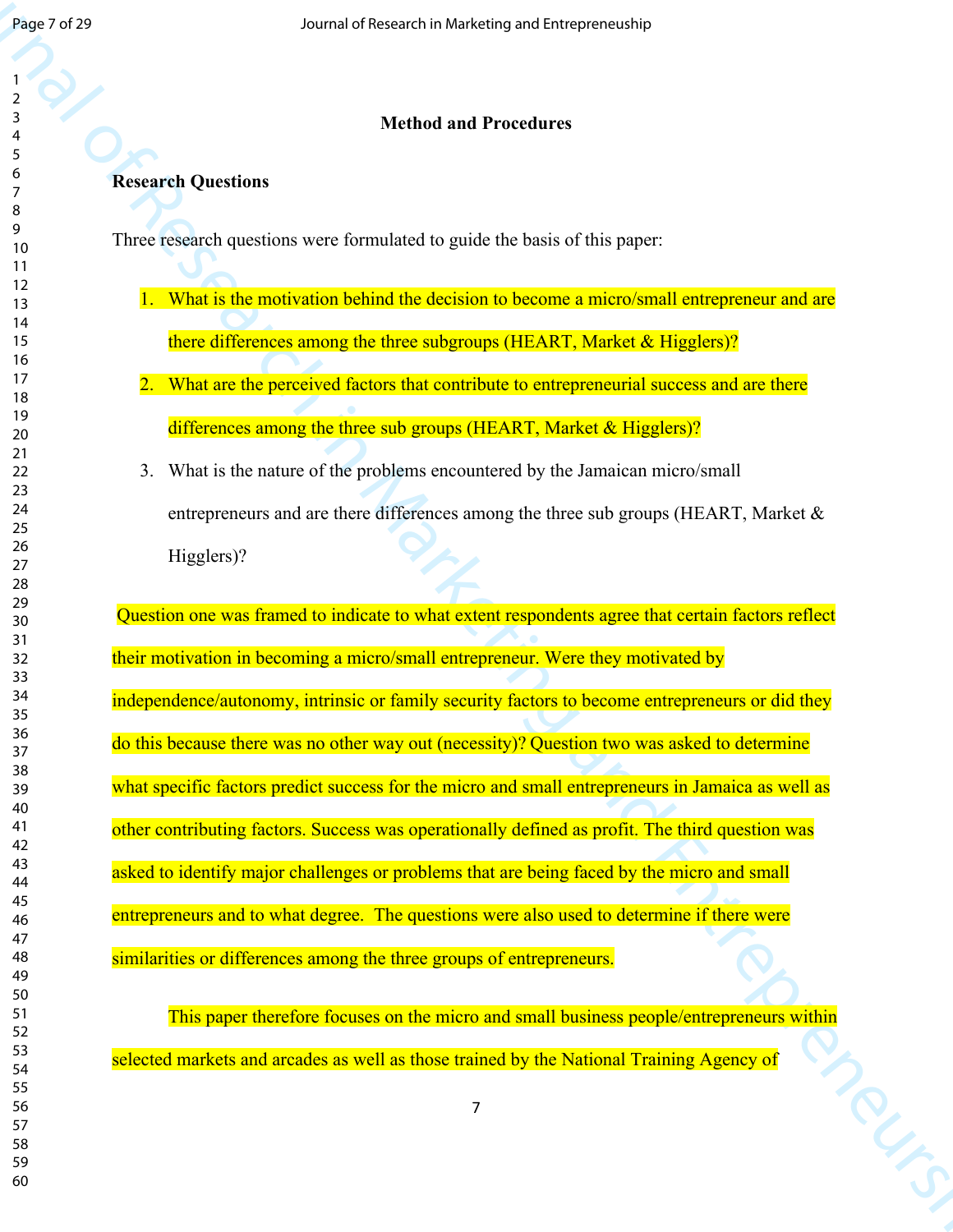Jamaica (HEART Trust/ NTA). These micro and small entrepreneurs are considered to be very influential in a country's economy, for the mere reason that they create jobs and provide an income for the population (Parker, 1996). Hence, the author thought it would be of interest to look at these people who are often considered insignificant in Jamaica and see what motivated them to take such route and how they are surviving. Practice in conducting micro and small businesses determines to a large extent how well average families live and what goes on in the village or city market (Hiemstra, Van der Koogy and Frese, 2006).

scenario are the search in Marketing and the Search in Marketing and the Search in Marketing and Archives and Archives and Archives and Archives and Archives and Archives and Archives and Archives and Entrepreneurships an These entrepreneurs were located within the Kingston Metropolitan area of Jamaica. Entrepreneurs from the HEART Trust/ NTA were owner/operators of micro and small businesses managing their businesses alone as well as employing five or less persons. The HEART entrepreneurs were accessed via the HEART Trust/NTA database. Additionally, they were specially considered because they received some form of entrepreneurial training through the HEART/Trust NTA which is the National Training Agency of Jamaica. Additionally, the researcher wanted to see whether the training makes a difference to their motivation or alleviate any problems they might experience.

The Higglers and Market groups were those micro and small business people who operate their businesses within the confines of the arcades, markets and side streets. These people are many and varied in Jamaica and operate mainly within the retail, wholesale, garment and manufacturing industries. The population was however confined to clusters of entrepreneurs within the metropolitan areas of Kingston because of proximity to the researcher and surveyors.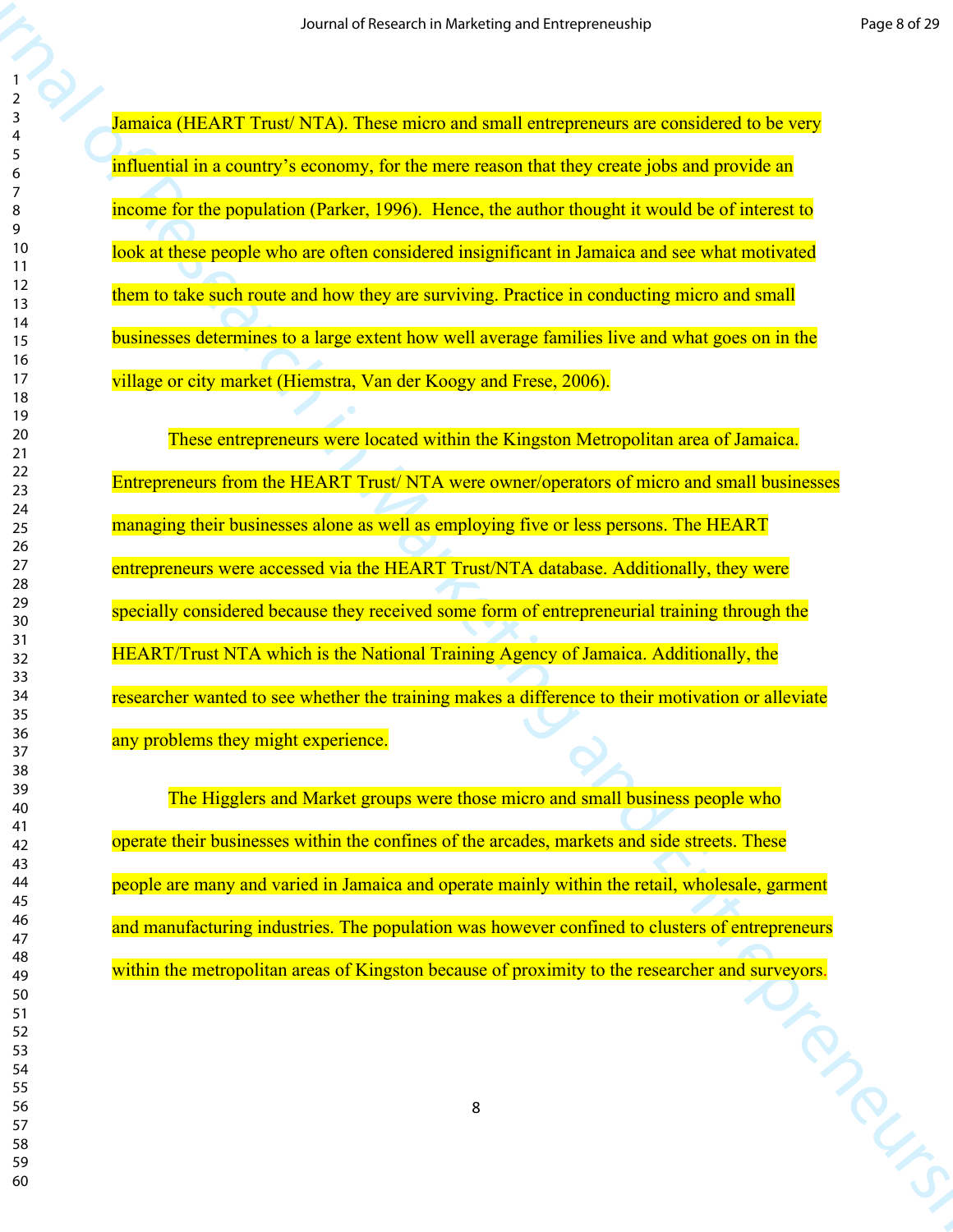#### **Sample Selection**

The sample for the study were three sub groups: (1) 39 micro and small business people trained by the HEART Trust/NTA who were all randomly selected from the database of the HEART Trainees (2) 89 micro and small business people from the Higgler community and (3) 64 micro and small entrepreneurs from the Markets and side streets. The latter two groups were sampled based on the purposive sampling technique. This sampling technique was used because the researcher was researching informal businesses which often have undocumented data (Pisani, Richardson & Patrick, 2008).

## **Data Collection Procedure**

**SECULAR OF THE CONSULTER CONSULTER AN INTERFERING THE CONSULTER CONSULTER AN INTERFERING AN INTERFERING AN INTERFERING AND INTERFERING AN INTERFERING AN INTERFERING AN INTERFERING AN INTERFERING AN INTERFERING AN INTERF** An initial informational letter was sent to the prospective HEART participants by mail with the criteria for participation. Subsequently, the survey instrument, along with a letter of consent was then mailed to 54 participants generated from the HEART database. Further telephone contacts were made by the researcher to explain the consent form and to remind participants to return the completed survey instruments. Twenty six questionnaires were returned by mail with one deemed incomplete and was removed from the analysis. The researcher administered a further 14 questionnaires to the HEART group via the telephone in order to increase response rate.

Incentives in the form of phone cards and lunch tickets were given to participants within the Market and Higgler groups. Incentives were given after completing the instrument and after investigators conduct the interviews. Participants were not informed of incentives by the investigators prior to participation. A total of 200 survey instruments were administered, 192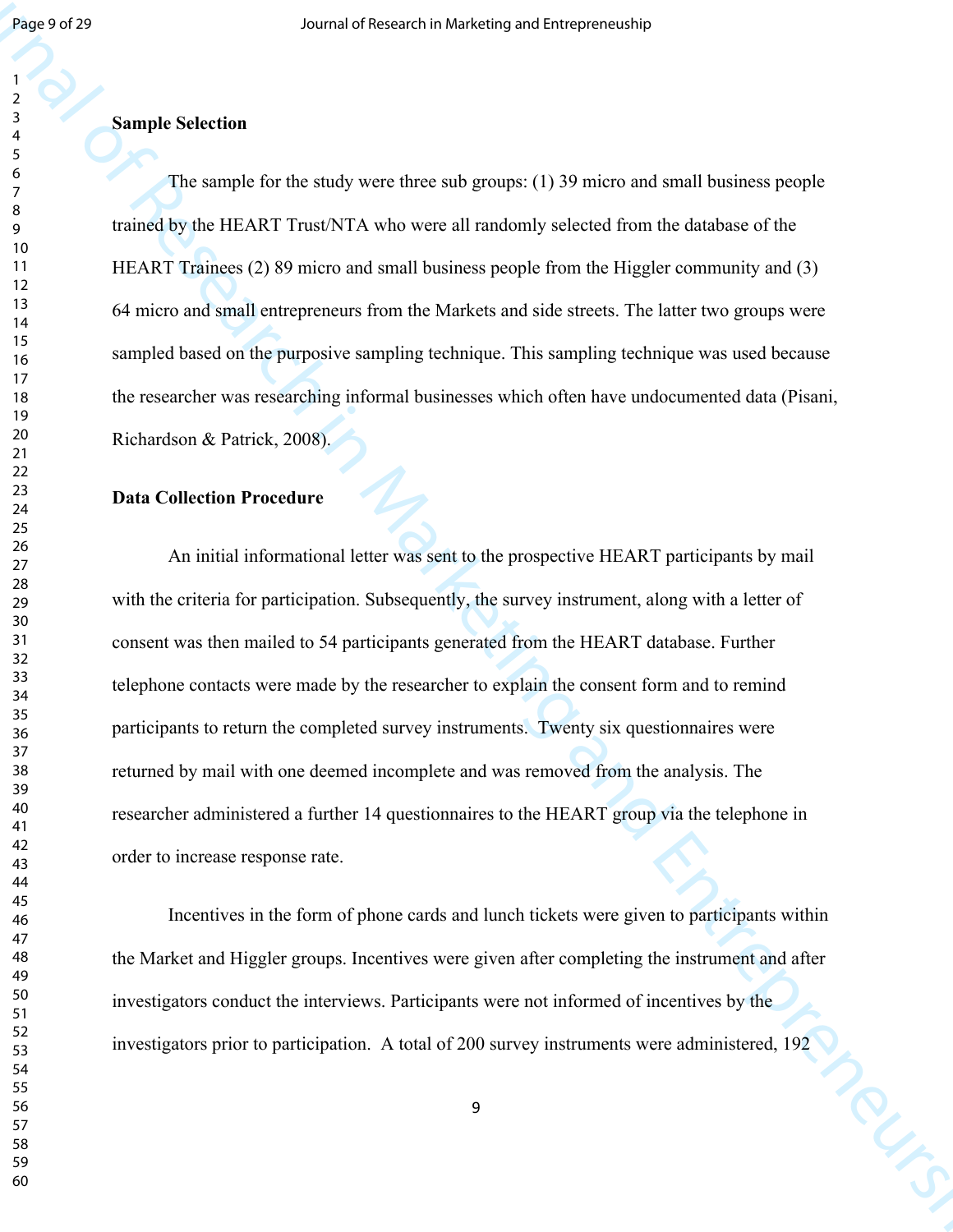were considered usable. Scheduling and administering of survey instrument were covered over a two month period.

## **Research design and Instrumentation**

327 Accord of Marketing and alternative systems of the material of Research in Marketing and the system of the Control of The Control of The Control of The Control of The Control of The Control of The Control of The Cont The design tracked a descriptive survey approach with multivariate analysis. A structured questionnaire was developed from a review of the literature and used to collect the data with some semi-structured open-ended flexible questions. The structured questionnaires with Likerttype items were used to increase the reliability and the validity of the responses obtained. While the open –ended questions were used to gain a better understanding of the background and experience of the respondents and to allow for diverse reactions. These open ended questions also aid in strengthening and triangulating of the findings.

The instrument was divided into four sections. Section A addressed the motivation factors and consisted of 15 items. The strength of the perceived success factors which entails section B consisted of 29 items. The problems encountered were found in section C and comprised of 20 items. The demographic information was highlighted in Section D and contains some open-ended questions. The Instrument was pilot tested with a small sample of the population, doctoral examining committee and country experts. Cronbach's alpha reliabilities were determined for three sections of the instrument averaging a reliability score of .92.

#### **Characteristics of the Sample**

Table 1 revealed the characteristics of the 192 entrepreneurs sampled. A total of 150 (78%) respondents were females and 42 (22%) were males. All the groups were dominated by females with the Higgler category having the most (79) respondents. The highest number of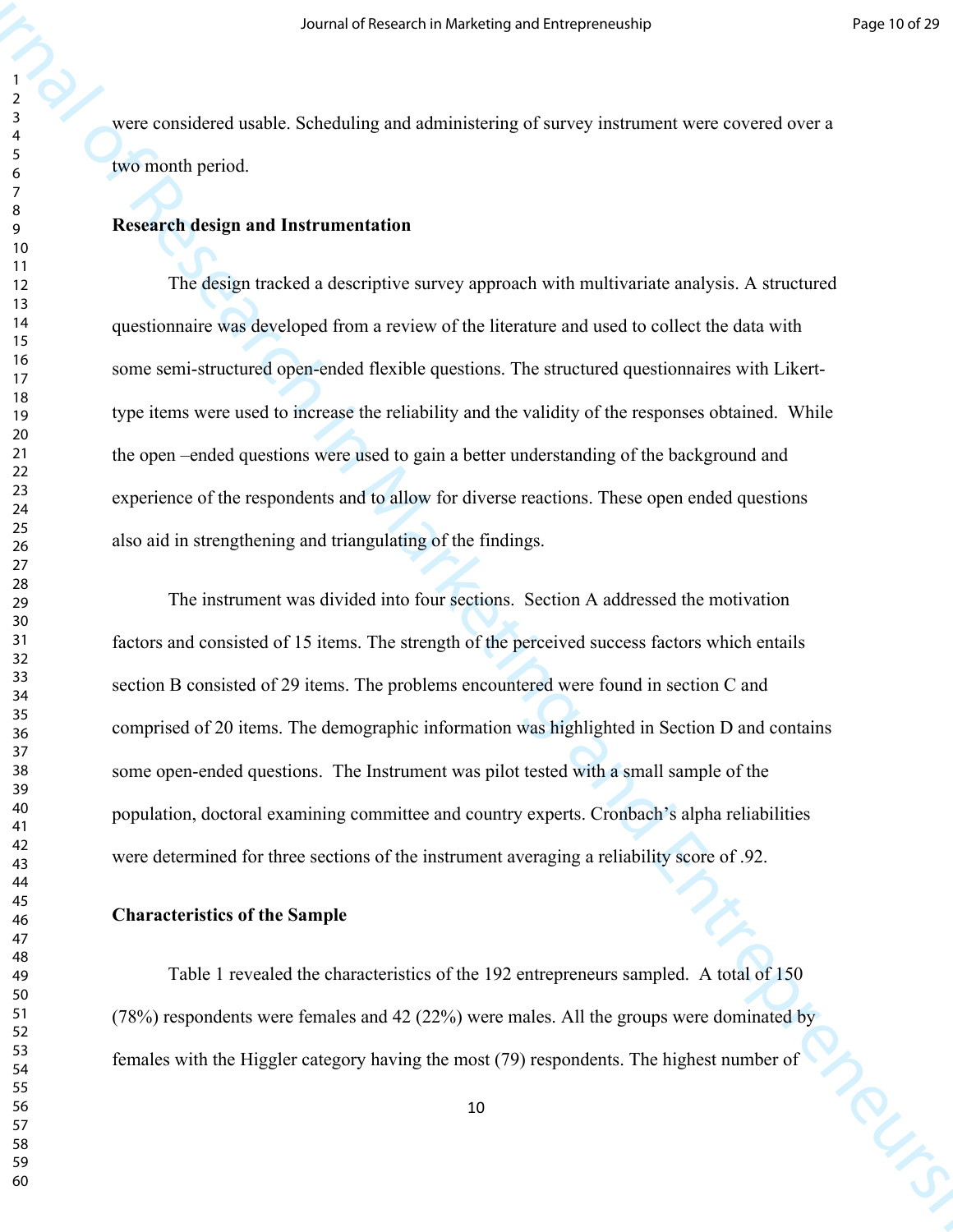**From the Presential of Research in Marketing containing the first defined in Archives and the Compact of Research in Archives in the Compact of Research in Archives in the Compact of The Present in Marketing and Compact** respondents was found within the 31- 40 age group with the least being in the 'under 20' age group. Of note were 8 respondents who were found in the 'over 60' age group. One hundred and sixteen (116) of the respondents attained Secondary/High School education with 4 obtaining university level education. The HEART group recorded the highest percentage of respondents completing the highest level of education. This could be as a result of them entering the study with initial training and there is the probability that they are the youngest entrepreneurs' fresh from out of school. When asked how long they have been in business, 56 (29%) respondents indicated over 15 years while 35 (18%) were in business for less than 3 years. The HEART and Market groups had the highest number of participants in the "under 3 year's" category, which suggest that there were many new entrants to entrepreneurial activities within those groups. The Higgler group was noted to be in business for the longest period in all the categories. Length of time in business could suggest experience as well as success.

#### **(Insert Table 1 here)**

Table 2 summarizes the business characteristics. The majority-117 (60.9%) of the respondents were in the wholesale/ retail trade, 31 (16%) in the agricultural business, 25 (13%) in services, 18 (9.4%) in manufacturing and 1(5%) in construction. Most of the Higgler participants are in the wholesale/retail trade, while the Market group showed most of their participants falling within the wholesale/retail trade and the agriculture industry. The HEART group was the only group with participants in the construction industry. They were also fairly spread across the other four industries. The decision to sell their products/services was greatly influenced by demand (55) for the product as well as family tradition (42). Twenty eight (28) participants indicated 'good source of supply' and a mere 19 said they got funding for it. When<br>asked what their source of funding was, the majority (113) of participants indicated personal<br>11 asked what their source of funding was, the majority (113) of participants indicated personal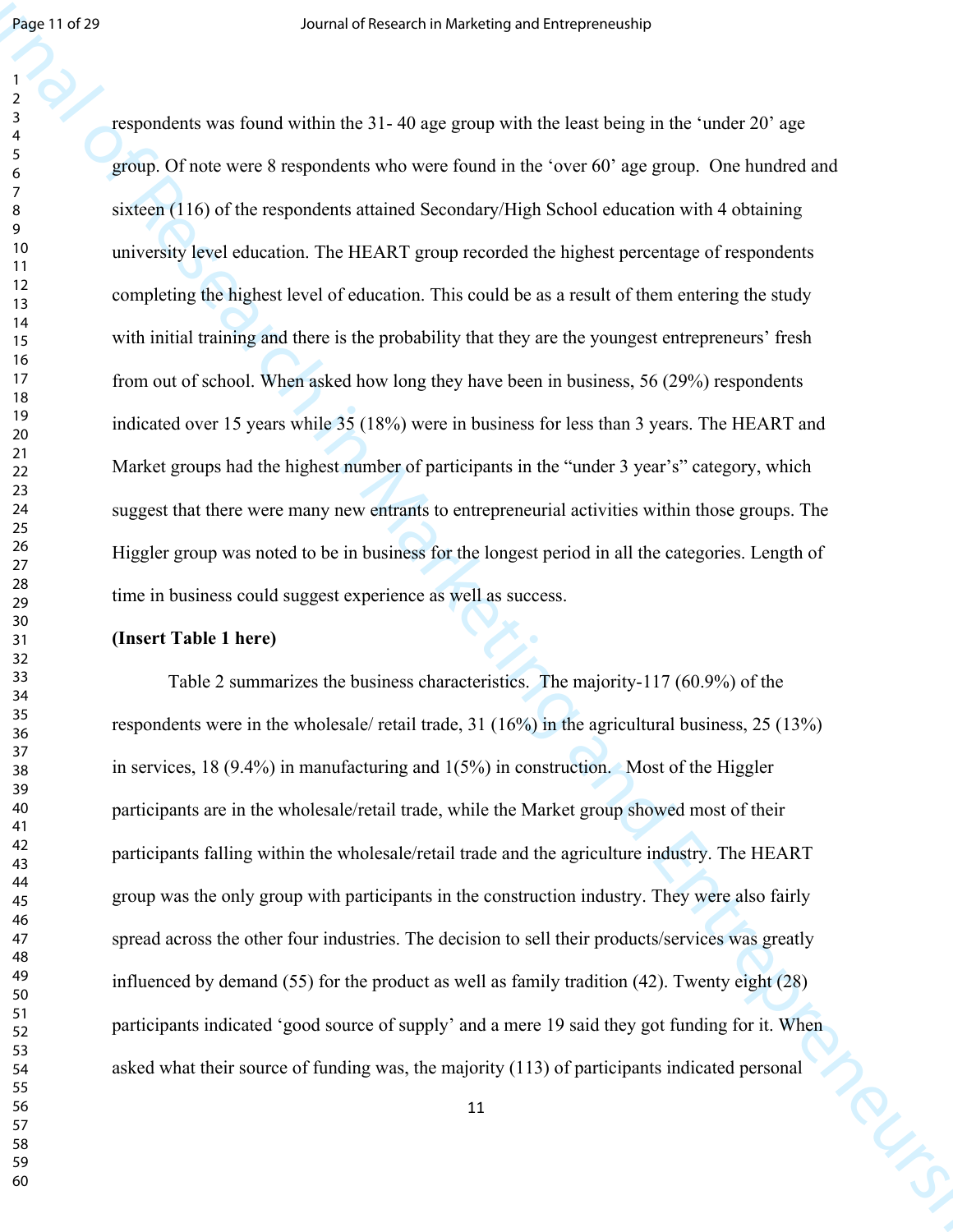savings while 25 said family/friends and partner/spouse respectively. Only 17 participants indicated that they got funding from a financial institution which could imply that they have very little or no collateral to secure loans.

## **(Insert Table 2 here)**

327<br>
328 (analysis while 25 used function and marketing and research in Only 17 periodismics<br>
328 (analysis while 25 used function from a function which could imply that they have very<br>
328 (and the Research in Section 2 Overall, the Higgler group dominated in nearly all the categories of income followed by the Market group. It was note worthy that none of the HEART entrepreneurs were found within the (\$90,001-110,000) and (over \$110,000) income categories. This might possibly explain why most of the HEART entrepreneurs were found within the "under 3 years" category when asked how long have they been in business. Most of the participants in all three groups indicate that their gross income range per month is under \$30,000, possibly being cautious or not wanting to divulge too much in terms of earnings.

## **Data Analysis**

Three research questions were developed to frame the approach to analysis. The questions focused on factors that might influence the motivations, success, and problems experienced by three sub groups of micro and small entrepreneurs in Jamaica. The Statistical Package of the Social Science (SPSS) was used to analyze the data after coding. Data were analyzed in groups and according to research questions. All of the research questions along with demographic data utilized descriptive statistics (means, standard deviations and percentages) to report frequency distributions of respondent's findings.

Mean rankings and exploratory factor analysis were further conducted on all research questions to determine which factors were ranking highly and which ones were grouping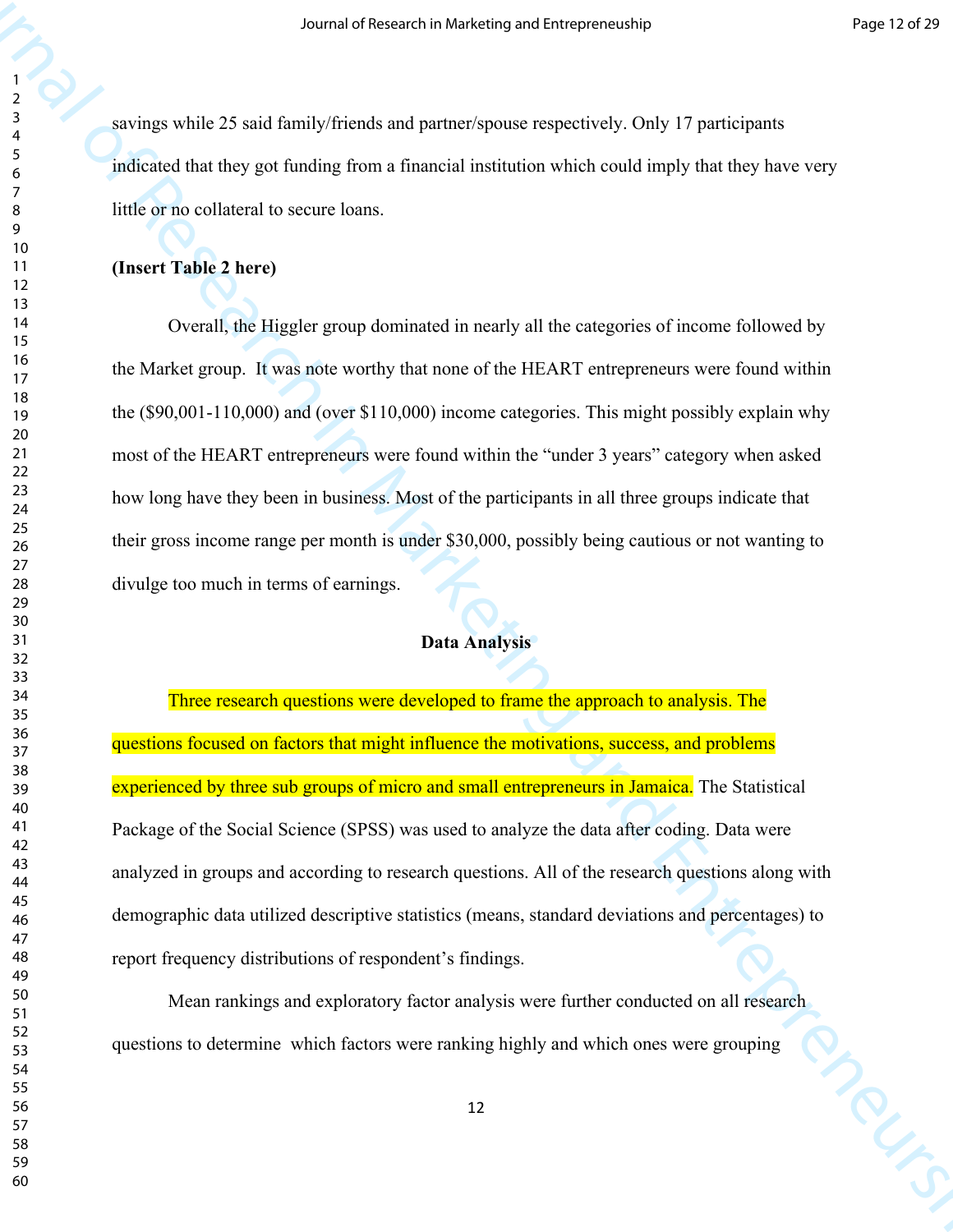together. Because most of the data for the study was purposively gathered and have sample groups of unequal sizes, the Kruskal-Wallis test (a non-parametric test) was also performed on the three research questions to compare rank mean differences between the three groups on particular factors. To determine what specific factors predict success for the micro and small entrepreneurs in Jamaica, a multivariate analysis of variance (MANOVA) was also performed.

## **Results**

Joseph of 29<br>
Joseph of Research in Marketing and the studies of Langelie and Marketing and Articles<br>
1988 of Research in Marketing and Construction of the method in Marketing and the Second Construction<br>
1999 of Construc **Motivations.** Respondents were asked to indicate to what extent they agree that fifteen statements reflect their motivation in becoming a micro/small entrepreneur. The extent of agreement on each statement was rated on a five-point Likert-type scale where (5) is "strongly agree and (1) is "strongly disagree. Overall results revealed that the three groups were highly motivated by similar factors to become entrepreneurs. The Market and Higgler groups were strongly motivated by the independence/autonomy factors while the HEART group showed a mixture of independence and intrinsic factors, as strongly motivating their decision to become a micro or small entrepreneur.

 The Kruskal-Wallis test was used to compare the mean rank differences of the three sub groups on the motivation factors. Of the fifteen statements, three showed significant mean rank differences as revealed by the following Chi-Square test statistics: "Challenges business operation brings" ( $\chi^2$ =7.183), (df =2), (p=.028), "Wanting to prove I can do it" ( $\chi^2$ =5.698), (df  $=$ 2), (p = 058) and "To increase my income opportunities" ( $\gamma^2$  = 7.023), (df = 2) and (p = 030) at the .05 level. Findings suggest that each sub group was ranking differently in their motives on<br>these specific items. these specific items.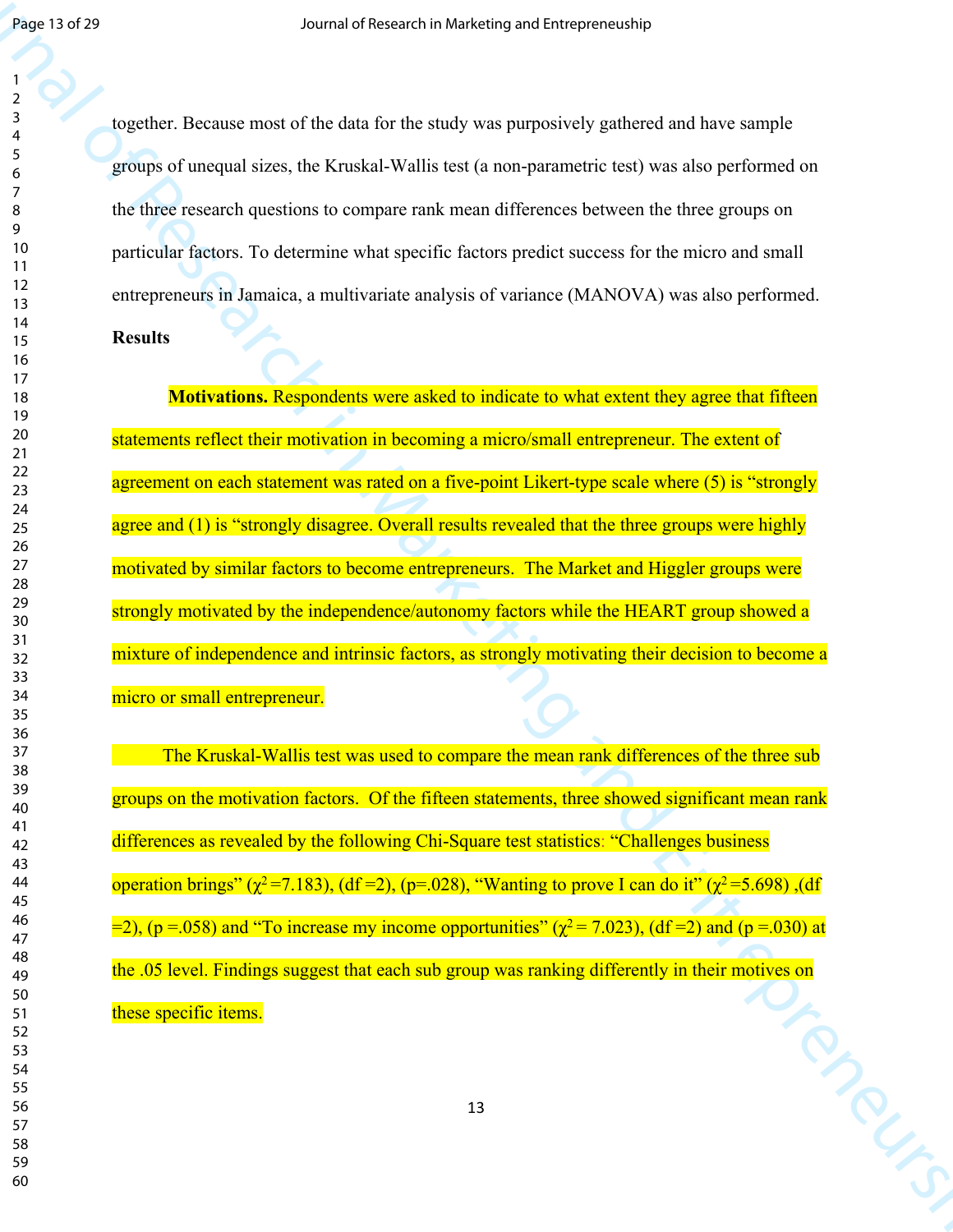A factor analysis (Table 3) was also conducted on the Motivation factors to see whether there were sub themes running through the data. Overall, the item analysis of the three factors suggested in the factor analysis revealed that the factors were highly reliable based on the number of items in each scale. Resulting coefficient Cronbach's alpha reliabilities was approximately .81 for the factors. These findings could provide some support for a motivation model as set forth in the literature.

## **(Insert Table 3 here)**

327 - A factor analysis (Table 3) was absorbed and has horses and has horses an archivest in  $\lambda$  factor and  $\lambda$  factor  $\lambda$  factor  $\lambda$  factor  $\lambda$  factor  $\lambda$  factor  $\lambda$  factor  $\lambda$  factor  $\lambda$  factor  $\lambda$  factor  $\lambda$  **Perceived Success Factors**. Success was operationally defined within the study as profit. To determine what specific factors contributed to success for the micro and small entrepreneurs in Jamaica, a MANOVA (Appendix) was performed on the dependent variables and the independent variables in order to examine the differences of these variables. Overall, results indicated that all four dependent variables are possible predictors of success for the micro and small entrepreneurs within the three subgroups. However, 'current number of employees' would be the least among the predictors since there were only two categories of people that were either employing or not employing people.

 Respondents were further asked to indicate to what extent they agree that some listed factors might also contribute to their success. There were 29 items each to be rated on a fivepoint Likert-type scale in which (5) is "strongly agree and (1) being "strongly disagree". Overall, the item analysis of the five factor solution suggested in the factor analysis (Table 4) revealed that the factors were highly reliable based on the number of items in each scale. The findings indicate possible support for the critical success factors of the micro and small entrepreneurs in Jamaica.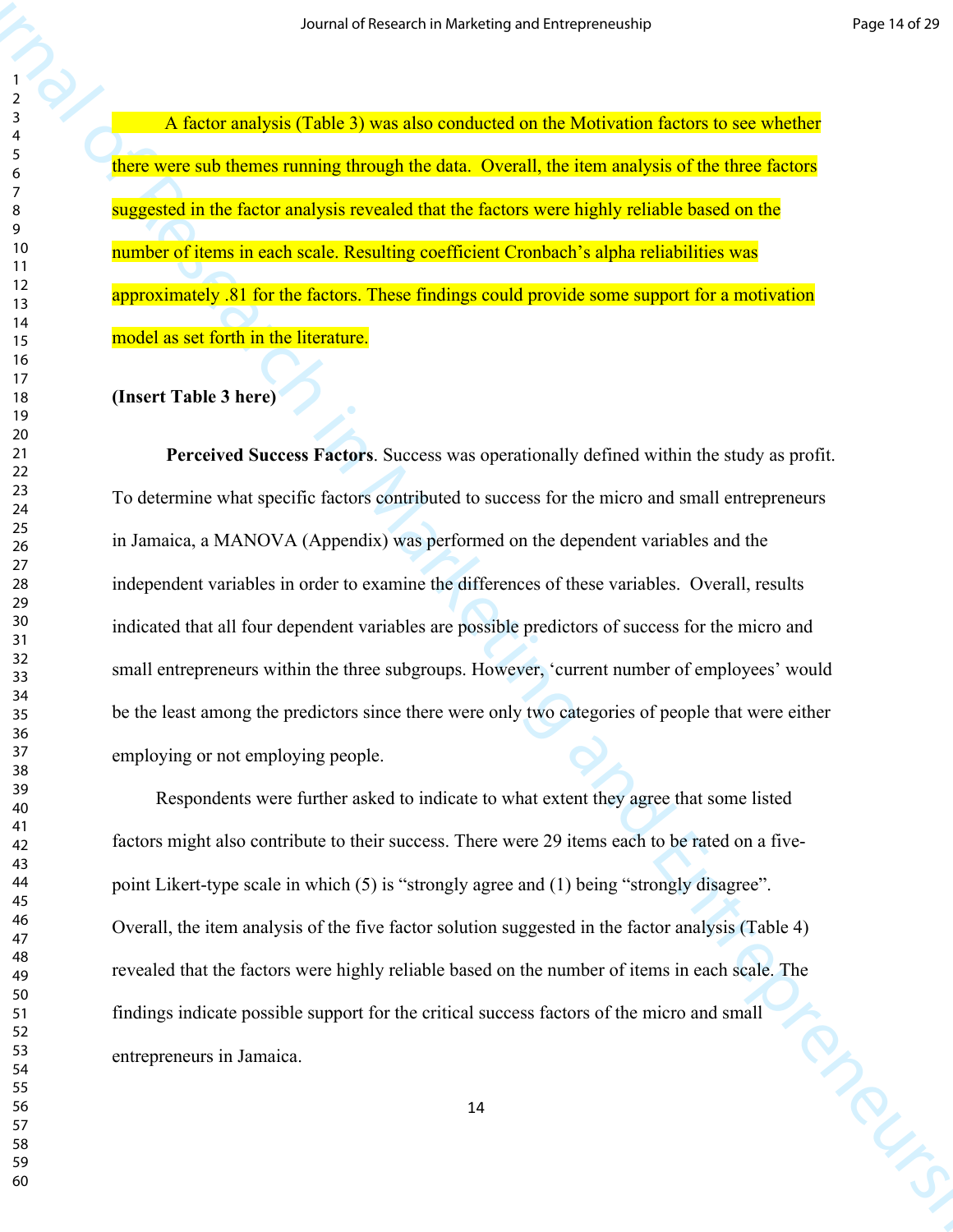The statements and their mean scores that were ranked in the top five position by all the groups were "works hard - 4.69", "Has good customer service skills - 4.59", "Increases his/ her sales overtime - 4.58", "Seeks new markets/customers - 4.69" and "Sells quality goods or services at competitive prices-4.69". These factors would suggest the more critical success factors for the micro and small entrepreneurs within the three subgroups.

### **(Insert Table 4 here)**

**Problems/Challenges.** Respondents were asked to indicate to what extent they agree that twenty items reflect problems they encountered as a micro/small entrepreneur. The extent of agreement on each statement was again rated on a five-point Likert-type scale. The items that were ranked in the top six position were 'weak economy', 'low sales volume', 'lack of adequate financing/capital', 'poor infrastructure', 'crime and violence', and 'too much competition'. These could be considered major factors that reflect problems for the micro and small entrepreneurs among the three sub groups. The ranked means for these items ranged from 4.19 to 3.48.

Search of Research in Marketing orchange and the properties of the matrices of the state of the state of the state of  $\frac{1}{2}$ <br>
The state words hard  $\sim 4.69^{\circ}$ . This good contours are the state of  $\frac{1}{2}$  and  $\frac{1}{$ A factor analysis  $(Table 5)$  was also employed to identify the interpretable clusters that existed among the 20 items. The program was forced to extract four factors for clarity and ease of interpretation. Eigenvalues greater than one and a cumulative variance of 53.2% were extracted. The first factor (training/resources) contributed 19.6% of the variance explained by each factor, the second factor (economical) contributed 11.8%, the third (security) contributed 11.7% and the fourth (government regulations) accounted for 10.0% of the variance explained by each factor. Identifiable clusters could be depicted and interpreted. Eight items were loaded on to factor one which constituted the highest factor loadings ranging from .48 to .85. Factor two clustered five items with loadings ranging from a low of .40 to a high of .79. The third and forth<br>15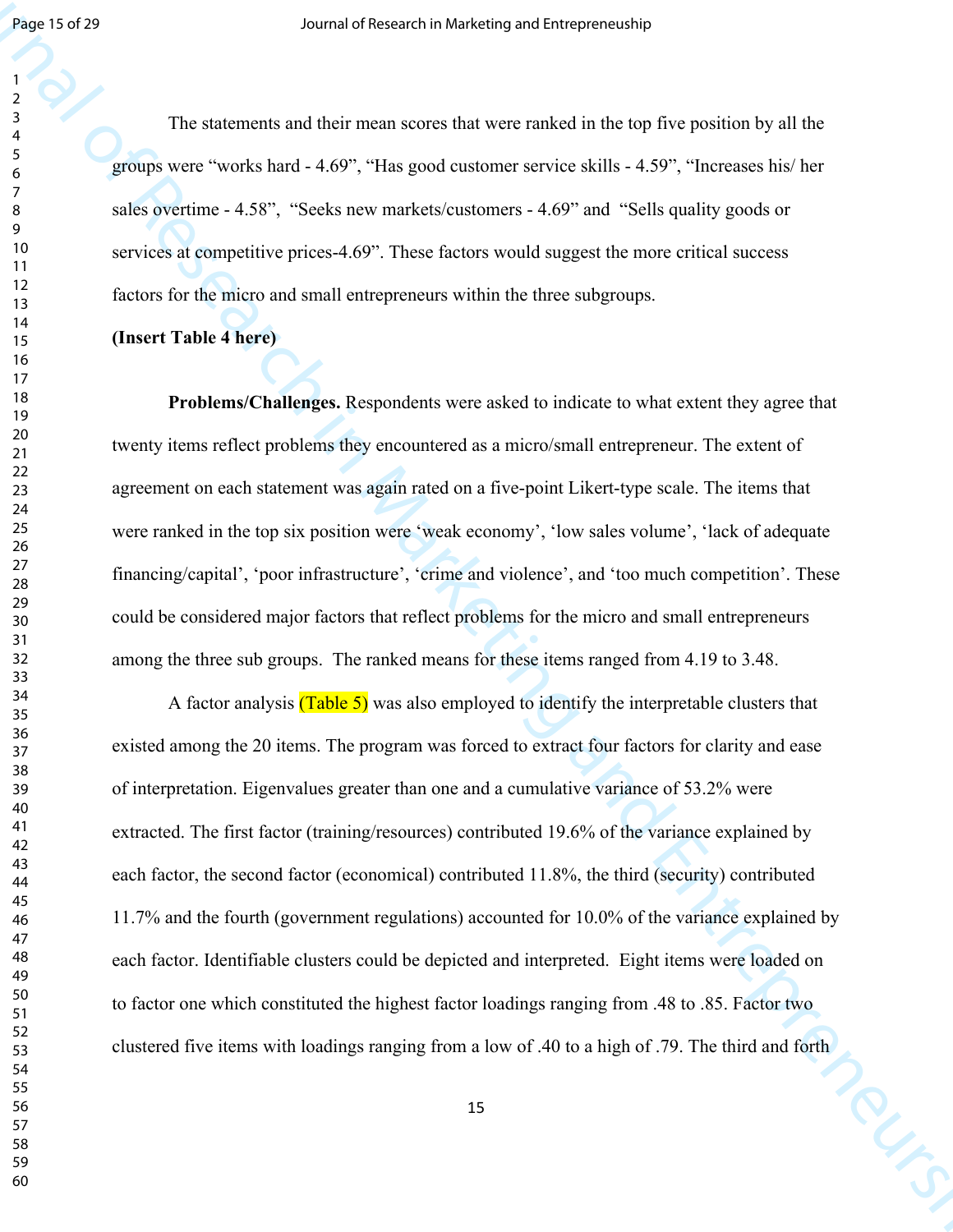factors loaded three items each ranging from a loading of .58 to .75 and .63 to .77 respectively. The four factor solution showed that the factors were highly reliable based on the result of the Cronbach's alpha coefficient of .85 and the number of items loaded on each factor.

## (Insert Table 5 here)

## **Summary and Discussion**

327<br>  $\frac{1}{2}$ <br>  $\frac{1}{2}$ <br>  $\frac{1}{2}$ <br>  $\frac{1}{2}$ <br>  $\frac{1}{2}$ <br>  $\frac{1}{2}$ <br>  $\frac{1}{2}$ <br>  $\frac{1}{2}$ <br>  $\frac{1}{2}$ <br>  $\frac{1}{2}$ <br>  $\frac{1}{2}$ <br>  $\frac{1}{2}$ <br>  $\frac{1}{2}$ <br>  $\frac{1}{2}$ <br>  $\frac{1}{2}$ <br>  $\frac{1}{2}$ <br>  $\frac{1}{2}$ <br>  $\frac{1}{2}$ <br>  $\frac{1}{2}$ <br>  $\frac{1}{$ Findings of this study are discussed relative to the three major research questions identified. Key motivations behind the decision to become a micro or small entrepreneur were among the independence/autonomy factors. Because of the weak economy and high unemployment in Jamaica, the need for independence and additional income became strong motivating factors for these entrepreneurs. Additionally, in a society where crime and corruption is very widespread, political connections and money sometimes help to determine who will obtain a job. Hence, qualified individuals without connections or money more often end up being unemployed (Benzing, Chu, & Callanan, 2003). Situations like these encourage many people to start their own business which then gives them the opportunity to be their own boss, to increase their income and acquire personal wealth.

The statements that suggest critical success factors for the micro and small entrepreneurs within the three subgroups were ranked highly among the behavioral and growth factors. Perceptions of success factors may be partially determined by the competitive level of the market. Entrepreneurs experience and anticipate high levels of competition for their products and services which might indicate the need for new technologies and exploring market potentials outside of the country. When faced with highly competitive markets, entrepreneurs may perceive marketing skills as more critical success factors. Many of the Jamaican entrepreneurs were in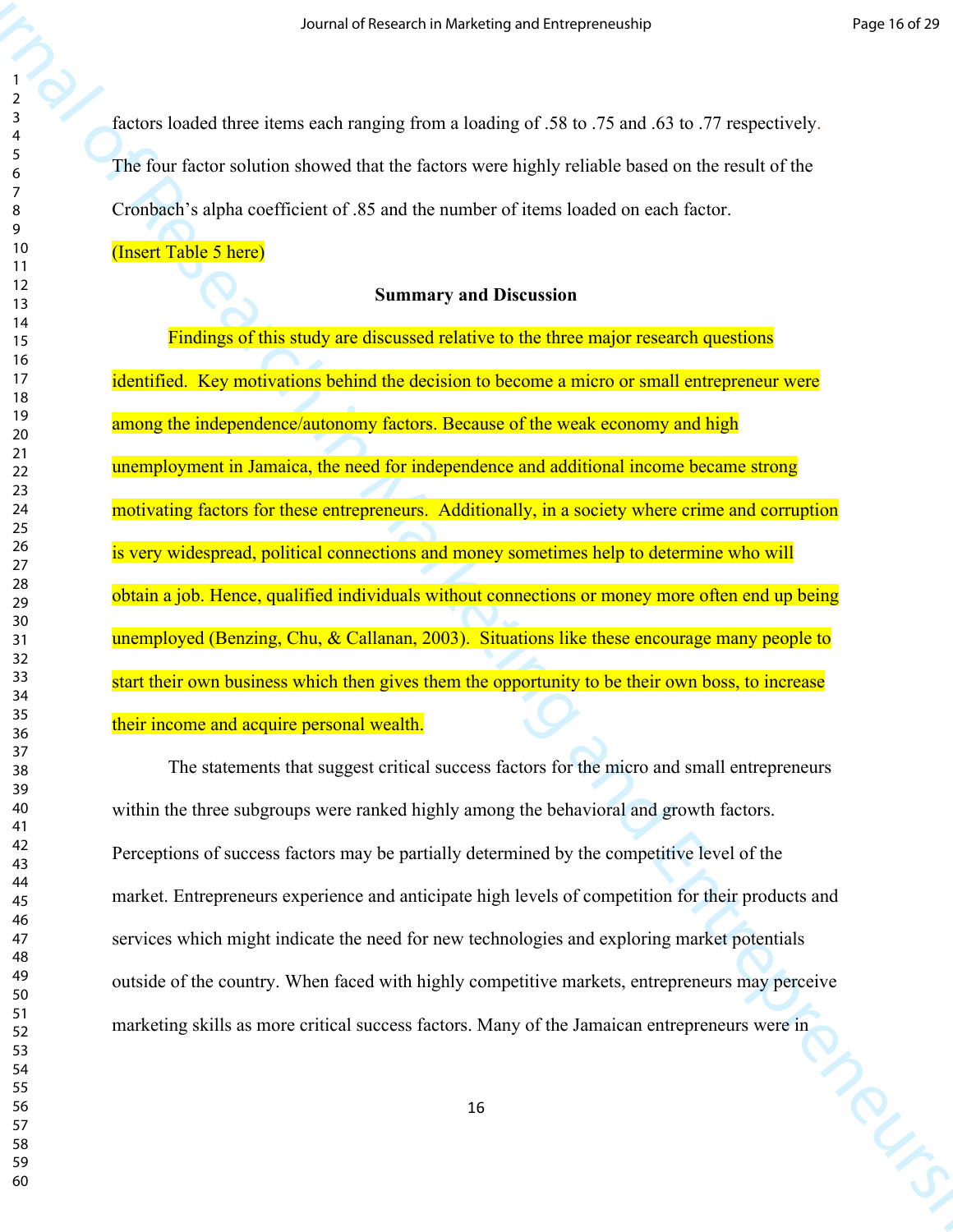similar areas of business and selling similar goods and services thus making business very competitive.

Jose 17 of 29<br>
Journal of Research in Marketing (within growth and vertices that making business very<br>  $\frac{1}{2}$ <br>  $\frac{1}{2}$ <br>  $\frac{1}{2}$ <br>  $\frac{1}{2}$ <br>  $\frac{1}{2}$ <br>  $\frac{1}{2}$ <br>  $\frac{1}{2}$ <br>  $\frac{1}{2}$ <br>  $\frac{1}{2}$ <br>  $\frac{1}{2}$ <br>  $\frac{1}{2}$ The majority of entrepreneurs revealed that the following factors reflect major problems for their businesses: weak economy, low sales volume, lack of adequate finance/capital, poor infrastructure, crime and violence and too much competition. All statements were loaded on the economical factor, except for crime and violence which was loaded onto the security factor. In most developing countries entrepreneurs rely on their own savings as their primary source of capital which was evident in the case of the Jamaican entrepreneurs. Hence, most Micro and Small Entrepreneurs (MSEs) suffer from insufficient capital. They are often faced with exorbitant interest rates and cannot meet the collateral requirements for commercial loans. This lack of capital may therefore hinder their success and growth.

## **Policy Implications**

Promotion of entrepreneurship offers the opportunity to diversify employment and income-earning alternatives for a large portion of the economically active population (Pisani and Pagan, 2004). There are numerous management and economic issues that may be addressed by local and regional initiatives. The government may need to look more closely at entrepreneurial education and training, advertising and promotion expertise, technological and other infrastructural development to better assist micro and small entrepreneurs. Focusing on creative credit facilities for MSMEs and the level of crime and violence are also imperatives.

Leveraging the local academic, scientific and research base will be critical to success through the creation of technology transfer offices (Lerner, 2010). It is also important for research in entrepreneurship to explain factors that contribute to or hinder entrepreneurial success in a more comprehensive way. A pedagogical shift is therefore needed to ensure that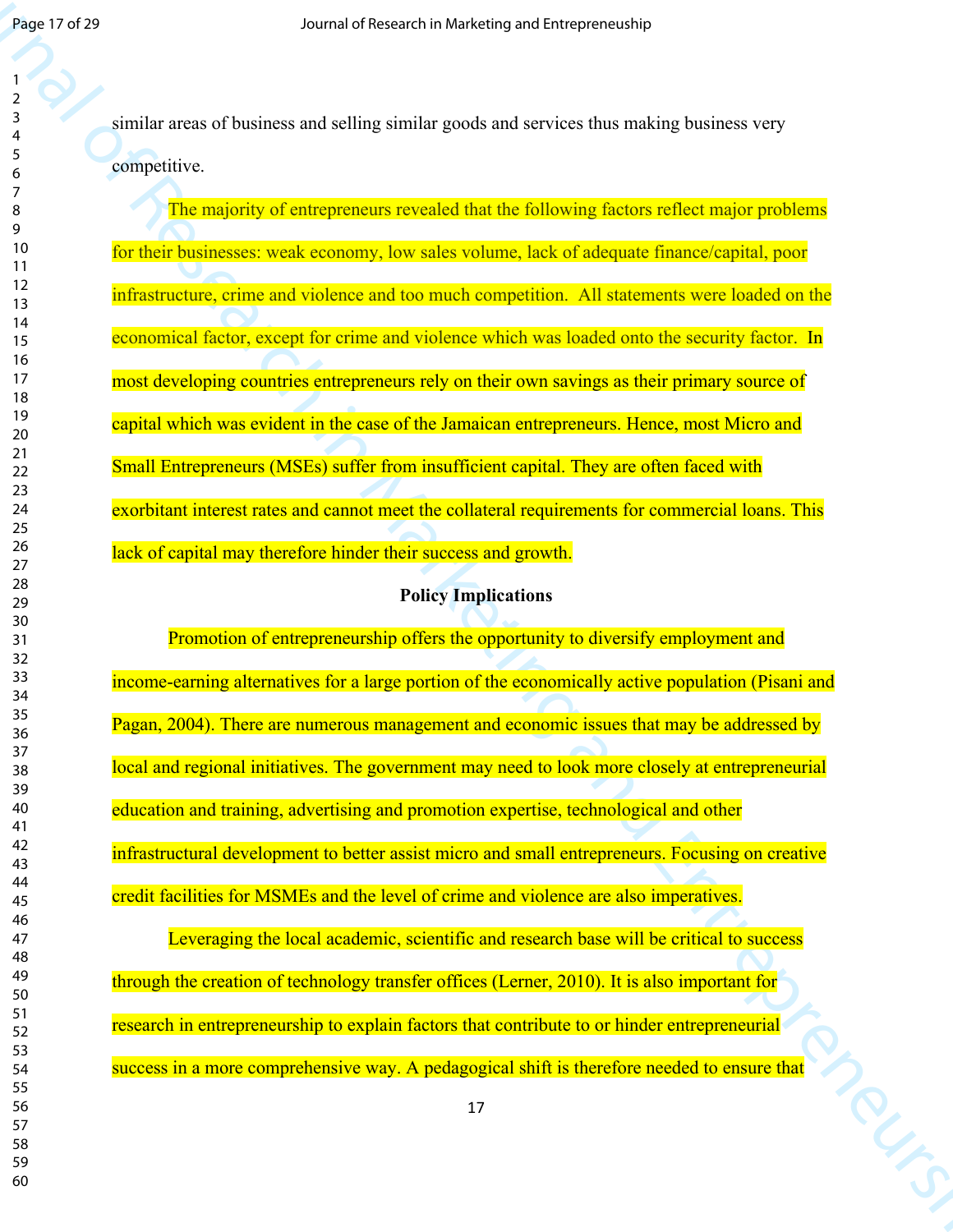individuals, especially young people, have the skills to function effectively as workers and citizens of the 21<sup>st</sup> century (Kivunja, 2014).

## **Conclusion**

 $\frac{1}{2}$ <br>  $\frac{1}{2}$ <br>  $\frac{1}{2}$ <br>  $\frac{1}{2}$ <br>  $\frac{1}{2}$ <br>  $\frac{1}{2}$ <br>  $\frac{1}{2}$ <br>  $\frac{1}{2}$ <br>  $\frac{1}{2}$ <br>  $\frac{1}{2}$ <br>  $\frac{1}{2}$ <br>  $\frac{1}{2}$ <br>  $\frac{1}{2}$ <br>  $\frac{1}{2}$ <br>  $\frac{1}{2}$ <br>  $\frac{1}{2}$ <br>  $\frac{1}{2}$ <br>  $\frac{1}{2}$ <br>  $\frac{1}{2}$ <br>  $\frac{1}{2}$ <br> According to the results of this study, micro and small entrepreneurs within the three sub groups face similar issues. While at the same time there are some meaningful differences in motivation, perceived success factors and problems. Some of the differences result from education and training, increasing income opportunities, location of business and challenges business opportunity brings. Jamaican micro and small entrepreneurs are strongly motivated by the independence and intrinsic factors to become entrepreneurs. Results also indicated that the economy provoked people to undertake entrepreneurship and should therefore not be a hindrance to the entrepreneurs. The micro and small entrepreneurs see entrepreneurship as a means of solving their unemployment problems and have therefore become involved in entrepreneurial activities out of necessity.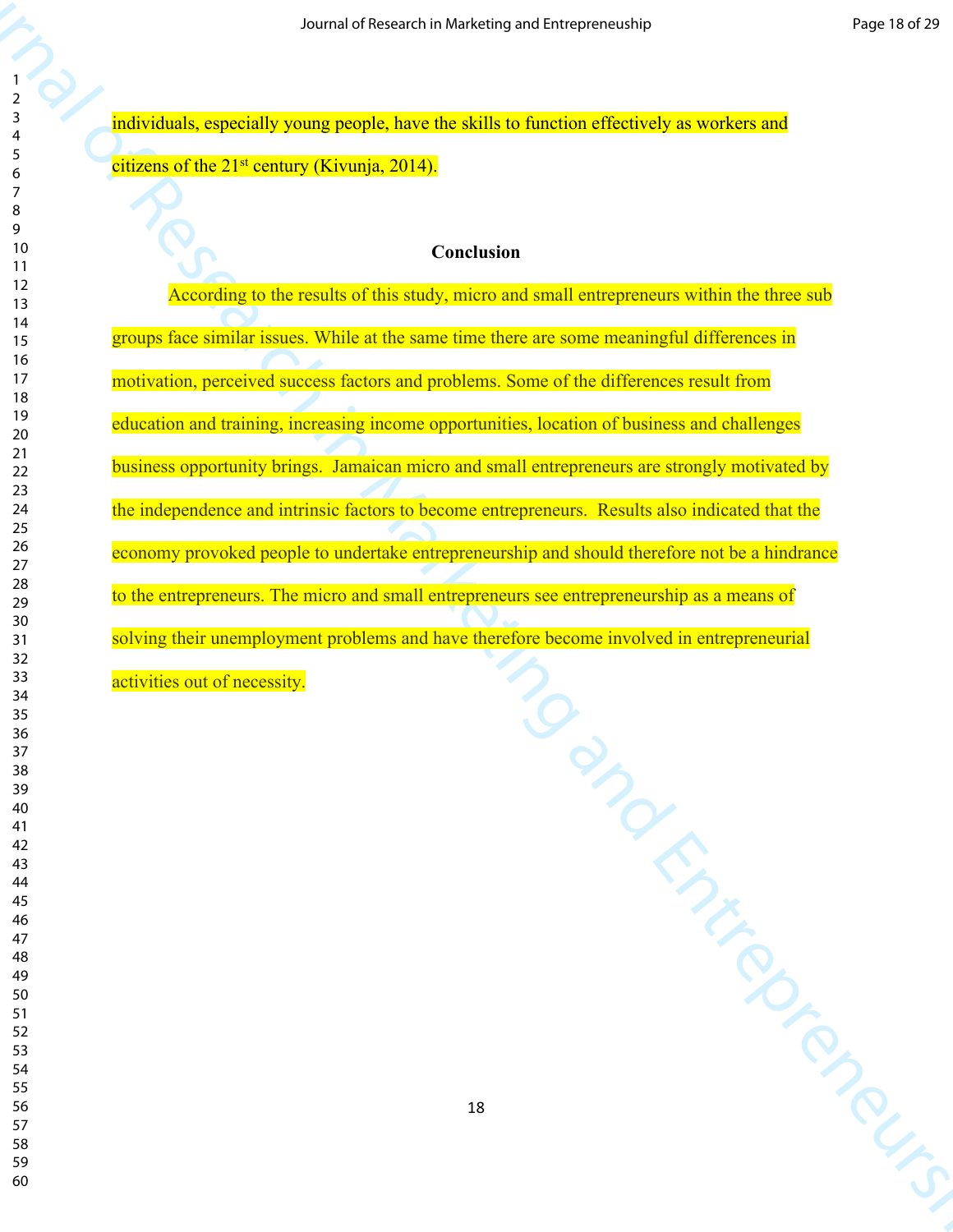#### 

## **References**

- Benzing, C., Chu, H. M., and R Bove (2004). "The Motivations, Problems and Perceived Success of Entrepreneurs in Romania," In *2004 Business Reading, Academy of Business Administration Annual Conference. Management 17*(1), 99-120.
- Joseph 27<br>
Journal of Research in Marketing and European and Perceivanta<br>
Journal of C., Chu, FI M., and R. Research 2004 The Marketing Problems and Perceivant<br>
Journal of C. Chu, FI M., and R. Research in European Compon Benzing, C., Chu, H. M., and G. Callanan (2003). "A regional comparison of the motivation and problems of Vietnamese entrepreneurs," *Journal of Developmental Entrepreneurship*  (1), 3-27.

Burt, R. S. (1992). *Structural Holes*. Cambridge, MA: Harvard Business Press.

- Busch, E. T. (1989), "Small business hurdles in Ecuador", *Journal of Small Business Management, 1*, 70-73.
- Cromie, S. (1987). "Motivations of aspiring male and female entrepreneurs," *Journal of Occupational Behavior 8*(3), 251-261.
- Cross, M. (1981). *New firm formation and regional development.* Aaldershot, Hampshire: Gower.
- De Soto, H. (2000), *The mystery of capital: Why capitalism triumphs in the West and fails everywhere else*. New York: Basic Books.
- Doh, S. and Zolnik, E. J. (2011). "Social capital and entrepreneurship: An exploratory analysis", *African Journal of Business Management* Vol. 5(12), pp. 4961-4975.

Gartner, W. B. (1988), "Who is an entrepreneur? Is the wrong question", *American Journal of Small Business, 13*, 11-32.

Glasgow, S., Williams-Myers, C., Skeete, V. and Ismail, A. O. (2006), *Global entrepreneurship monitor 2005 Jamaica report.* Jamaica, West Indies: University of Technology, Jamaica. Gibb, A., and J. Ritchie (1981). "Influences on entrepreneurship: A study overtime,"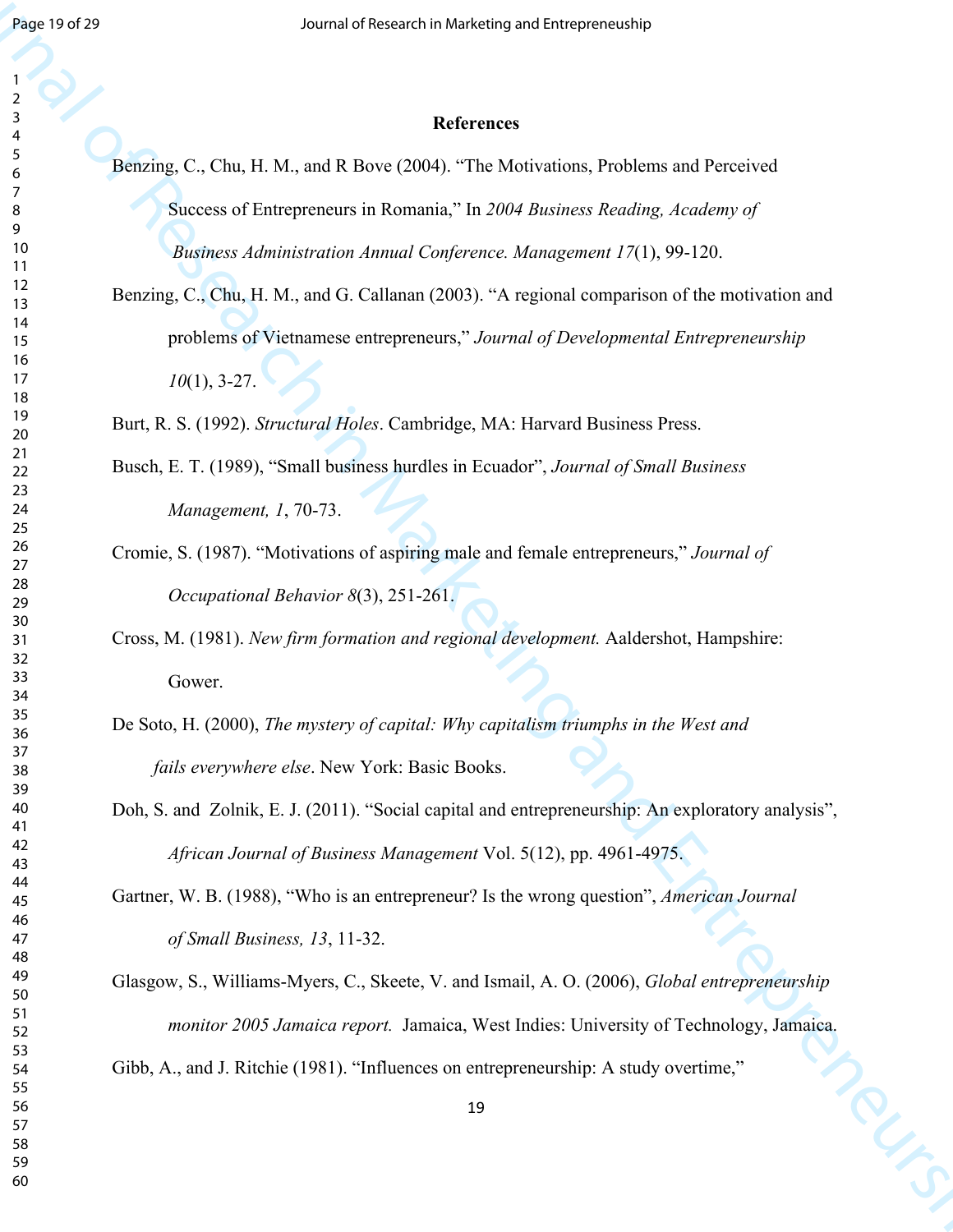*Proceedings of the UK Small Business Research Conference.* London: Polytechnic of Central London.

- Gosh, B. C., Kim, T. S., and Meng, L. A. (1993), "Factors contributing to the success of local SMEs: An insight from Singapore", *Journal of Small Business and Entrepreneurship, 10*(3), 33-45.
- Granovetter, M. S. (1992). "Problems of Explanation in Economic Sociology," in Networks and Organizations: Structure, Form and Action. Ed. N. Nohria and R. Eccles. Boston: Harvard Business School Press, 29-56.
- Haswell, S. and Holmes (1989), "Estimating the small business failure rate: A Reappraisal", *Journal of Small Business Management,* Vol. 27( 3), 68 -74.
- Hiemstra, A. M., K. G. van der Kooy, and M. Frese (2006). "Entrepreneurship in the Street Food Sector of Vietnam- Assessment of Psychological Success and Failure Factors", *Journal of Small Business Management,* 44 (3) 474-481.
- Huang, Z and Brown, A. (1999), "An analysis and classification of problems in small Business", *International Small Business Journal,* 18(1), 73-85.
- Huck, J. F., & McEwen, T. (1991). "Competencies needed for small business success: Perceptions", *Journal of Small Business Management*, *29*(4), 90.

3871<br>
392 Der Marketing and Stefan and Theorem Conference Tartane Polyncheins of<br>
392 Der Marketing and the Control Conference Tartane Polyncheins of<br>
592 Der Marketing between the Control Conference Tartane Polyncheins Kivunja, C. (2014). "Do You Want Your Students to Be Job-Ready with 21st Century Skills? Change Pedagogies: A Pedagogical Paradigm Shift from Vygotskyian Social Constructivism to Critical Thinking, Problem Solving and Siemens' Digital Connectivism", *International Journal of Higher Education*, *3*(3), 81-91.

Kozan, M. K., Ozsoy, D., and Ozsoy, O. (2006), "Growth plans of small businesses in Turkey: Individual and environmental influences", *Journal of Small Business*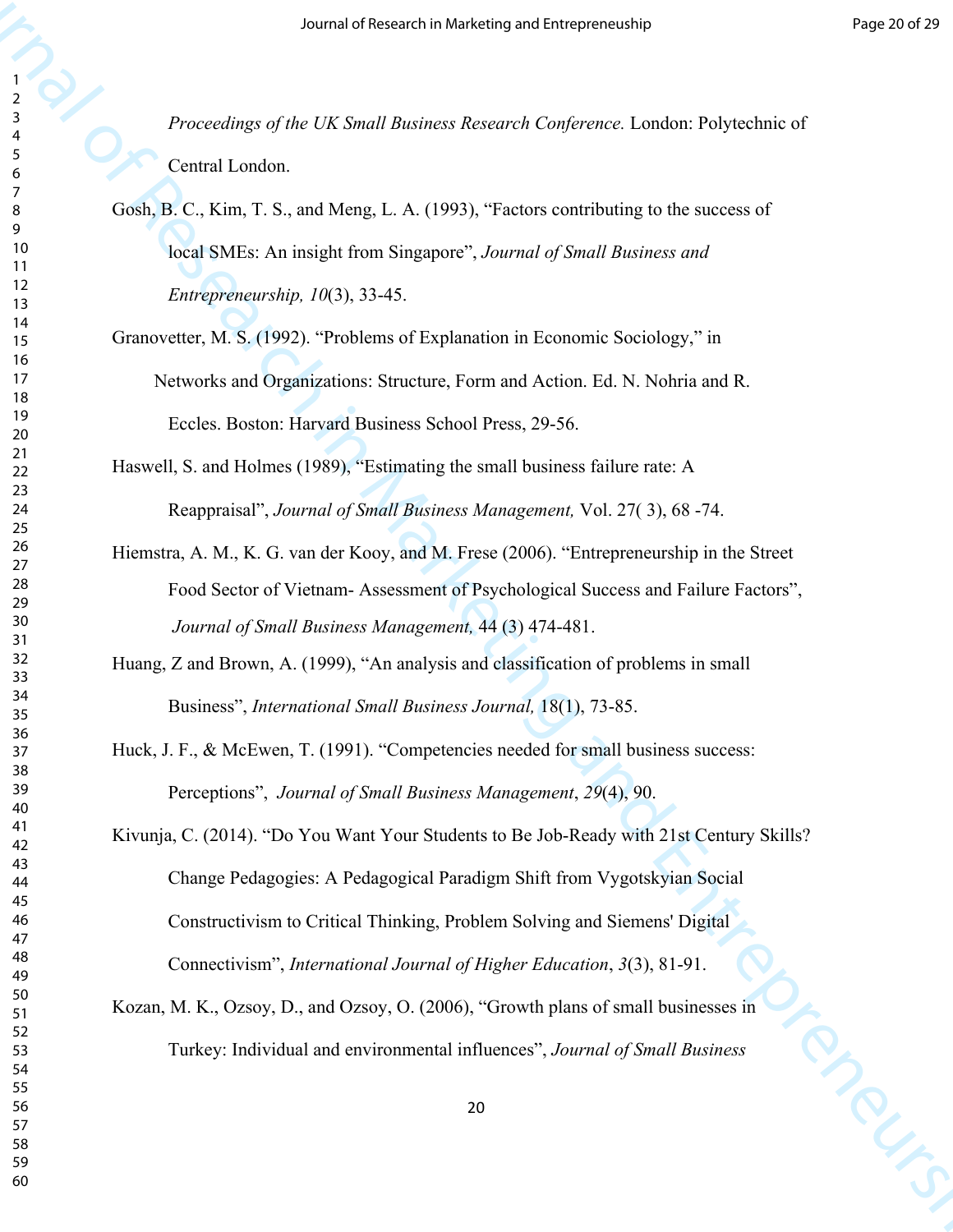*Management*, *44*(1), 114-129.

- **Fracta Characteristics** of Entrepreneurs and Entrepreneurship of Research in Marketing and the matrix controls of  $\frac{1}{2}$ <br>  $\frac{1}{2}$ <br>  $\frac{1}{2}$ <br>  $\frac{1}{2}$ <br>  $\frac{1}{2}$ <br>  $\frac{1}{2}$ <br>  $\frac{1}{2}$ <br>  $\frac{1}{2}$ <br>  $\frac{1}{2}$ <br>  $\frac{1}{$ Lerner, J. (2010). "The future of public efforts to boost entrepreneurship and venture capital", *Small Business Economics,* 35, 255–264.
	- Liao, J. and Welsch, H (2005). "Roles of Social Capital in Venture Creation: Key Dimensions and Research Implications", *Journal of Small Business Management* (43) pp. 354-362.

McClelland, D. C. (1965). "N-achievement and entrepreneurship: A longitudinal study," *Journal of Personality and Social Psychology* 1,389-392.

Mambula, C. (2002), "Perceptions of SME Growth Constraints in Nigeria", *Journal of Small Business Management,* 40(1), 58-65.

Miller-Stennett, A. (2002), *Informal sector training in Jamaica: An assessment*. International labor Office, Geneva.

Murray, J. A. (1983). "Getting into entrepreneurship," *Irish Journal of Business and Administrative Research* 4, 21-30.

Nahapiet, J. and Ghoshal S. (1998). "Social Capital, Intellectual Capital and the Organizational Advantage," Academy of Management Review 23 (2), 242-266.

- O'Connor, J. (1983). "Issues in enterprise development: Business owners perception and Experiences," *Irish Journal of Business and Administrative Research* 4, 31-43.
- Ortiz, J. (2001), "Rethinking the approach to the Microenterprise Sector in Latin America: An Integrating Framework", *Journal of Microfinance,* 3(2), 87-106.

Ozsoy, O., Ozsoy, D., & Kozan, K. (2001). "The characteristics of Turkish entrepreneurs and their enterprises", *Long Island, NY: College of Business, Alfred University*.

Parker, J. C. (1996), *Micro and Small Scale Enterprises in Zambia: Results of the 1996 Nationwide Survey*. Report submitted to Overseas Development Administration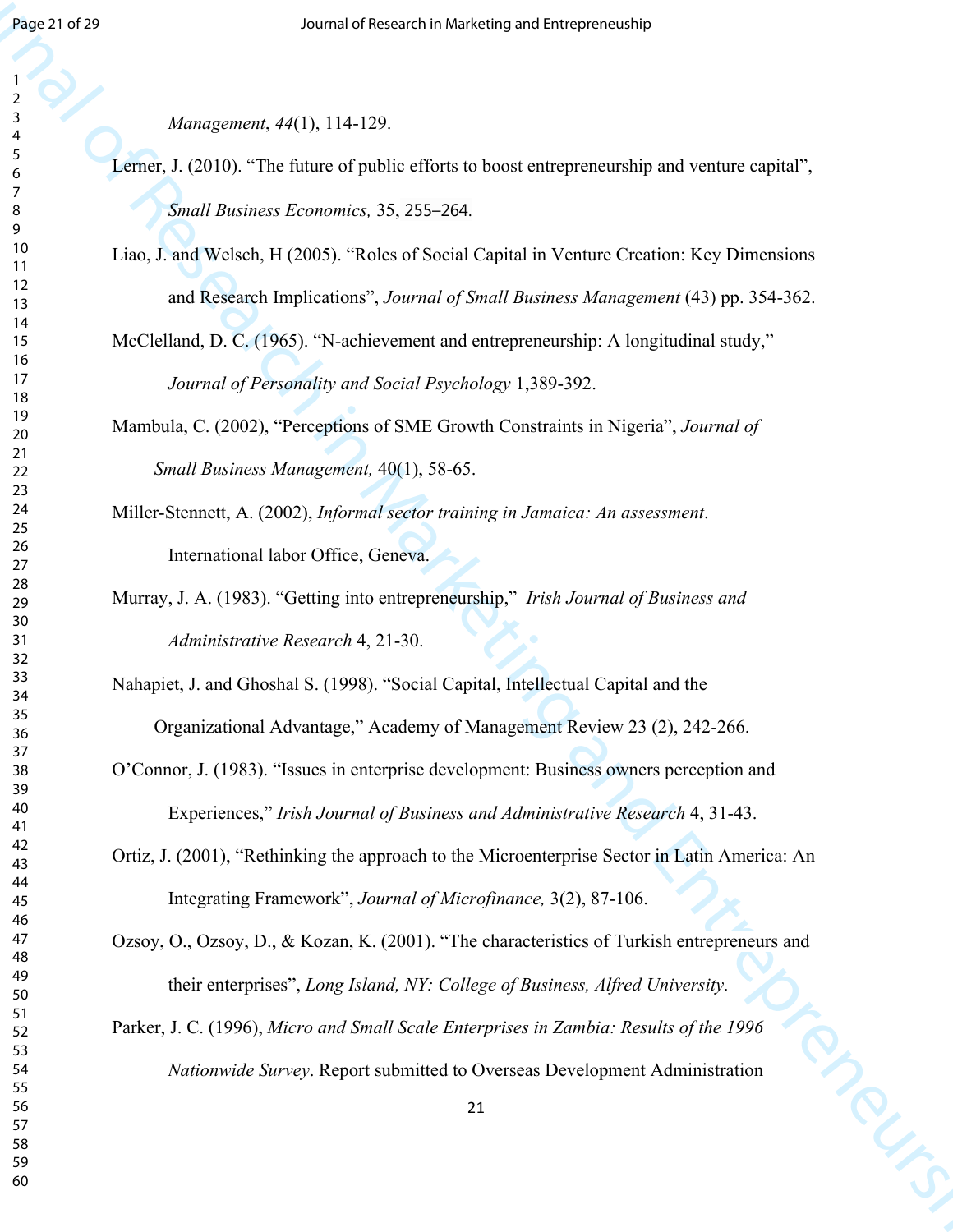(ODA) by Graham Bannock and Partners, Ltd., London.

Pisani, M.J., Richardson, C., and Patrick, J. M. (2008), ' Economic Informality on the U.S.-Mexican Border : A (Re) View from South Texas', *Journal of Borderlands Studies*,

23(2), 19-40.

- Pisani, M. J., and Pagan, J. A. (2004), 'Self-employment in the era of the New Economic Model in Latin America : a case study from Nicaragua', *Entrepreneurship and Regional Development,* 335-350.
- Pisani, M. J. and Patrick, J. (2002), 'A conceptual model and propositions for bolstering entrepreneurship in the informal sector: The case of Central America', *Journal of Developmental Entrepreneurship,* 7 (1), 95-111.
- Putnam, R. D. (1993). "The Prosperous Community: Social Capital and Public Life," American Prospect 13, 13, 35-42.
- Rogoff, E. G., Lee, M., & Suh, D. (2004), "Who done it?, Attributions by entrepreneurs and experts of the factors that cause and impede small business success," *Journal of Small Business Management,* 42(4), 364-376.

Statistical Institute of Jamaica (2011), *Population Census*, Government of Jamaica.

Storey, D. J. (1982). *Entrepreneurship and the new small firm*. Croom Helm, Kent.

387 (DV) by Graham Ramock and Turnary, 161, 131 chemical and Turnal of Research in Marketing and the Similar C, and Ramock and Turnal of Research in Entrepreneurship on the Control Southern and Control of Marketing and C Vrchota, J., & Rehor, P. (2017). "Influence of strategies to determine the significance of the crisis by the managers of small and medium-sized enterprises". *Serbian Journal of Management* 12 (1), 53 – 63.

Westlund H (2006). *Social Capital in the Knowledge Economy: Theory and Empirics*. New<br>York, NY: Springer-Verlag.<br>22 York, NY: Springer-Verlag.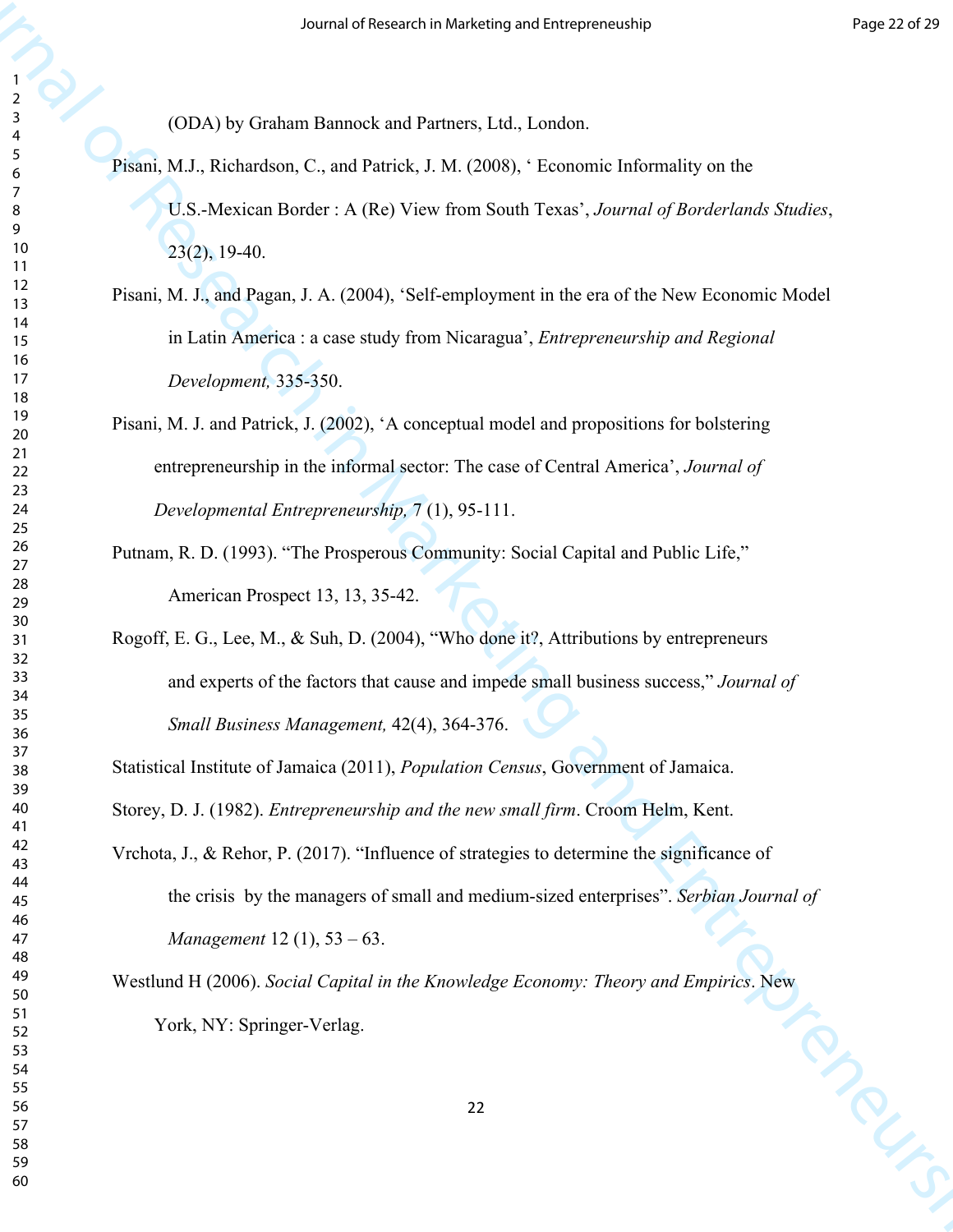Journal of Research in Marketing and Marketing and Marketing and Marketing World Permuteris and<br>  $\frac{1}{2}$ <br>  $\frac{1}{2}$ <br>  $\frac{1}{2}$ <br>  $\frac{1}{2}$ <br>  $\frac{1}{2}$ <br>  $\frac{1}{2}$ <br>  $\frac{1}{2}$ <br>  $\frac{1}{2}$ <br>  $\frac{1}{2}$ <br>  $\frac{1}{2}$ <br>  $\frac{1}{2}$ <br>  $\frac$ World Economic Outlook (2010), *Recovery, Risk and Rebalancing,* World Economic and Financial Surveys.

Yusuf, A. (1995), "Critical success factors for small business: Perceptions of South Pacific Entrepreneurs," *Journal of Small Business Management*, 33(2), 68-74.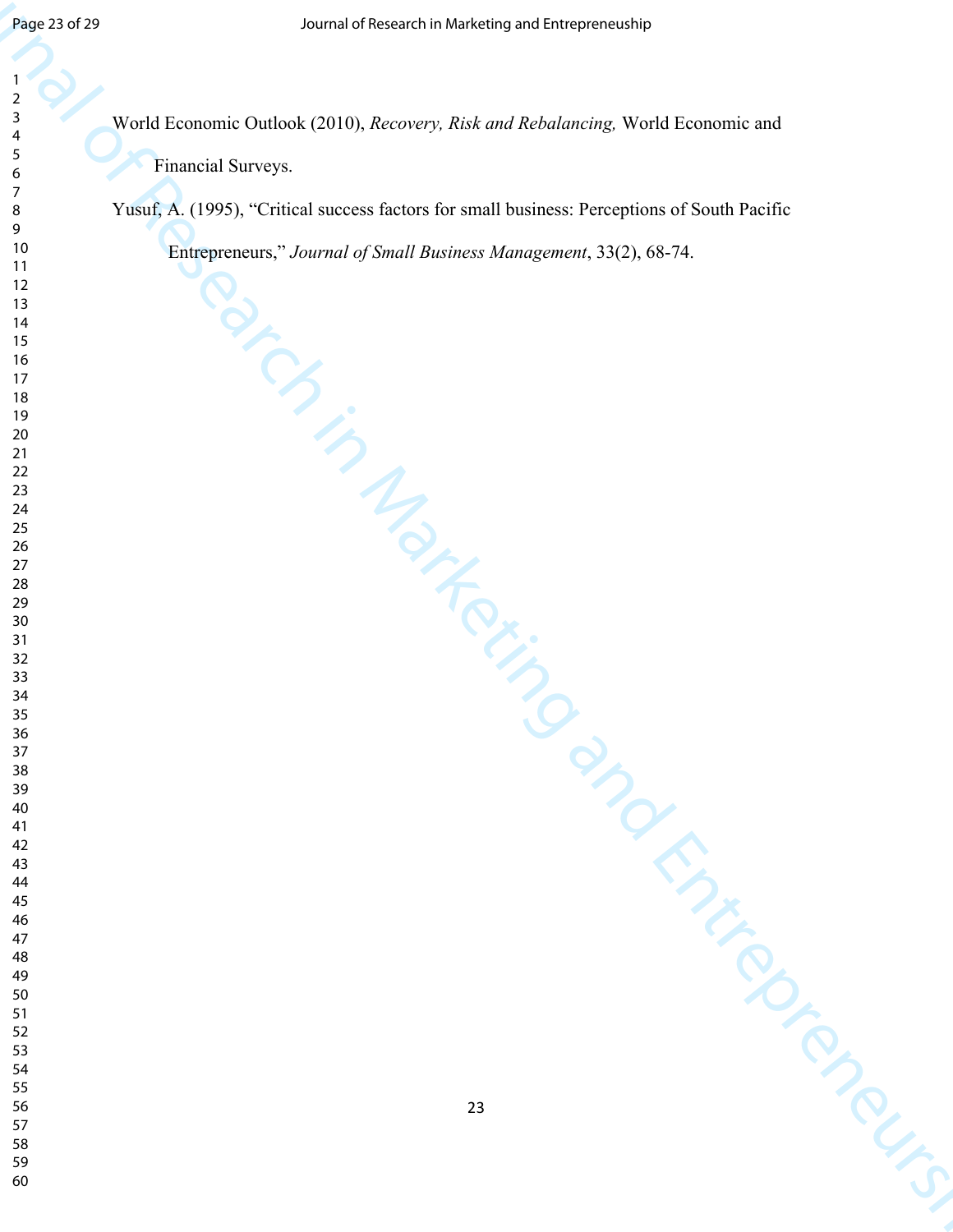## **APPENDIX**

#### **RESULTS OF MANOVA-BETWEEN-SUBJECTS EFFECTS ON PREDICTORS OF SUCCESS**

|                                                          |                      | Journal of Research in Marketing and Entrepreneuship |                                                                     |                                       |
|----------------------------------------------------------|----------------------|------------------------------------------------------|---------------------------------------------------------------------|---------------------------------------|
|                                                          |                      | <b>APPENDIX</b>                                      |                                                                     |                                       |
|                                                          |                      |                                                      | RESULTS OF MANOVA-BETWEEN-SUBJECTS EFFECTS ON PREDICTORS OF SUCCESS |                                       |
|                                                          |                      | <b>Dependent Variables</b>                           |                                                                     |                                       |
|                                                          | <b>Current sales</b> | <b>Previous Year's Sales</b>                         | <b>Current # of Employees</b>                                       | <b>Previous Year's # of Employees</b> |
| <b>Independent Variables</b>                             | $\mathbf{F}$         | $\mathbf F$                                          | $\boldsymbol{\mathrm{F}}$                                           | $\mathbf F$                           |
| Group                                                    | $3.411*$             | $3.347*$                                             |                                                                     |                                       |
| Gender                                                   | 4.917*               | $13.063***$                                          |                                                                     |                                       |
| Manufacturing                                            |                      | 7.422**                                              |                                                                     |                                       |
| Services                                                 |                      | 10.853**                                             |                                                                     |                                       |
| Construction                                             |                      | $4.483*$                                             |                                                                     |                                       |
| Wholesale/Retail                                         |                      | 7.207**                                              |                                                                     |                                       |
| Agriculture                                              | $4.272*$             | 9.886**                                              |                                                                     |                                       |
| Primary                                                  | $17.672***$          | 39.042***                                            | 8.836**                                                             | $16.517***$                           |
| Secondary                                                | 13.768***            | 32.983***                                            | 5.947*                                                              | 14.862***                             |
| Community College                                        | 7.608**              | 14.850***                                            |                                                                     | 4.139*                                |
| Vocational                                               | $8.033**$            | 21.696***                                            | $5.333*$                                                            | 11.986**                              |
| College                                                  | 11.861**             | 21.107***                                            |                                                                     | $5.487*$                              |
| All Age                                                  | 11.934**             | 27.340***                                            | $6.923**$                                                           | 15.057***                             |
| Adjusted $\mathbb{R}^2$                                  | .142                 | .279                                                 | .054                                                                | .111                                  |
| NOTE: *p $\leq 0.05$ **p $\leq 0.01$ , ***p $\leq 0.001$ |                      | 24                                                   |                                                                     | oreneurs                              |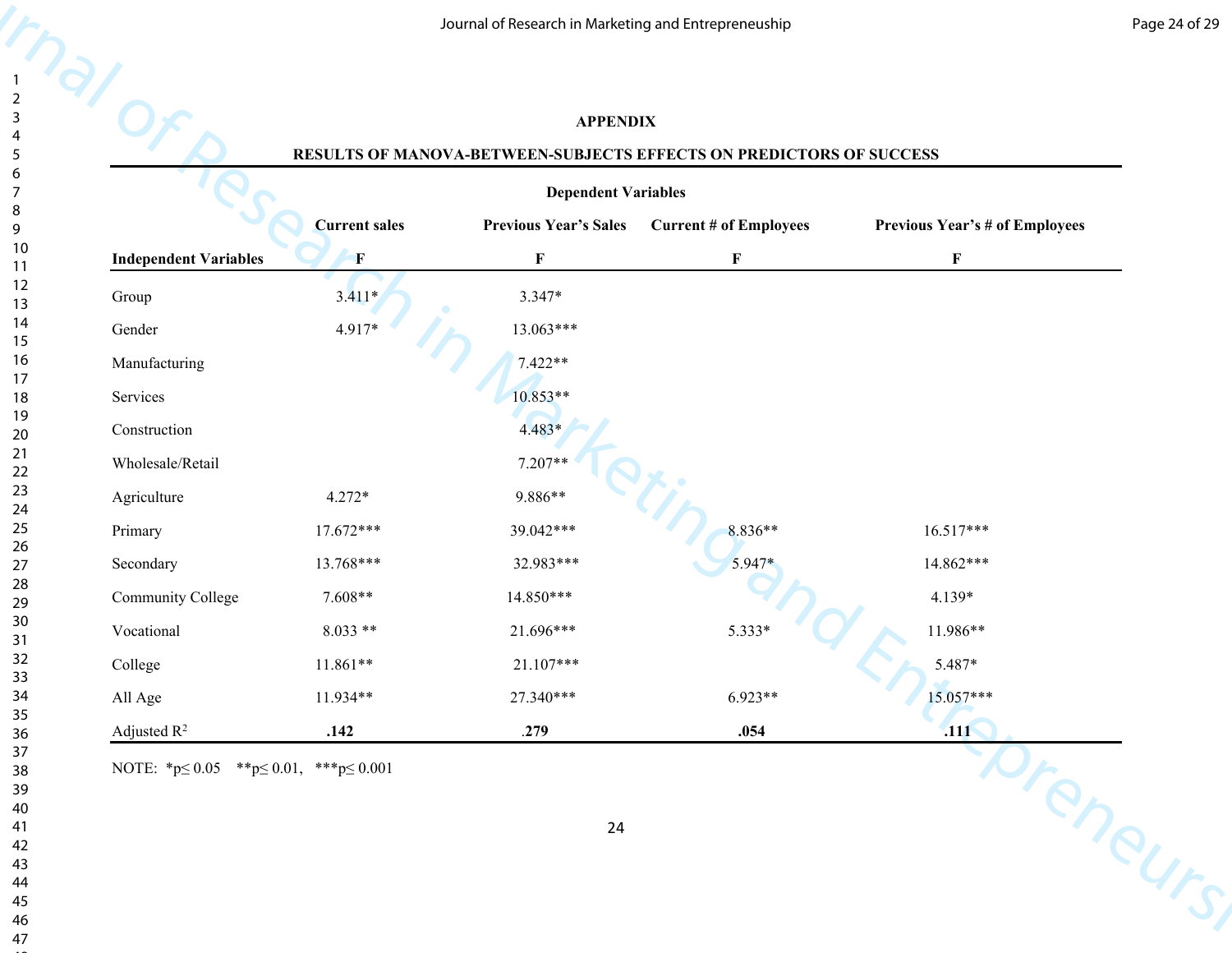| Page 25 of 29                      |                                     | Journal of Research in Marketing and Entrepreneuship |                                             |                                                          |                          |             |
|------------------------------------|-------------------------------------|------------------------------------------------------|---------------------------------------------|----------------------------------------------------------|--------------------------|-------------|
|                                    |                                     |                                                      |                                             |                                                          |                          |             |
| $\overline{2}$<br>$\mathbf{3}$     |                                     |                                                      | List of Tables                              |                                                          |                          |             |
| 4<br>$\sqrt{5}$                    |                                     |                                                      |                                             |                                                          |                          |             |
| $\boldsymbol{6}$<br>$\overline{7}$ |                                     |                                                      | <b>TABLE 1</b>                              |                                                          |                          |             |
| $\bf 8$<br>9                       |                                     | <b>CHARACTERISTICS OF ENTREPRENEURS</b>              |                                             |                                                          |                          |             |
| $10\,$<br>11                       |                                     |                                                      | (Total sample $n = 192$ )                   |                                                          |                          |             |
| 12<br>13                           |                                     | <b>HEART</b>                                         | <b>Market</b>                               | Higgler                                                  | <b>Total</b>             |             |
| 14                                 | Gender<br>Male                      | 13                                                   | 19                                          | $10\,$                                                   | 42                       |             |
| 15<br>16                           | Female                              | 26                                                   | 45                                          | 79                                                       | 150                      |             |
| $17\,$<br>18                       | Age Group                           |                                                      |                                             |                                                          |                          |             |
| 19<br>$20\,$                       | Under 20                            |                                                      | $\boldsymbol{0}$                            | $\overline{4}$                                           | 5                        |             |
|                                    | $21 - 30$                           | 12                                                   | $10\,$                                      | 15                                                       | 37                       |             |
|                                    | $31 - 40$<br>$41 - 50$              | 13<br>10                                             | 18<br>$20\,$                                | 29<br>27                                                 | 60<br>57                 |             |
|                                    | $51 - 60$                           |                                                      | 11                                          | $12\,$                                                   | 25                       |             |
|                                    | Over 60                             |                                                      | 5                                           | $\overline{2}$                                           | $8\,$                    |             |
|                                    | <b>Education Level</b>              |                                                      |                                             |                                                          |                          |             |
|                                    | Primary                             | 29                                                   | $\frac{23}{27}$                             | $\overline{7}$<br>60                                     | 31                       |             |
|                                    | Secondary/High<br>Community College |                                                      |                                             |                                                          | 116<br>6                 |             |
|                                    | Vocational Institute                |                                                      | $\frac{0}{3}$                               | 6                                                        | $11\,$                   |             |
|                                    | College                             | $\frac{2}{3}$                                        | $\overline{3}$                              | 8                                                        | 14                       |             |
|                                    | University                          |                                                      | $\overline{2}$                              |                                                          | $\overline{\mathcal{A}}$ |             |
|                                    | All Age School<br>Time in Business  | $\overline{2}$                                       | 6                                           | $\overline{2}$                                           | $10\,$                   |             |
|                                    | Under 3 years                       |                                                      |                                             | $\overline{7}$                                           |                          |             |
|                                    | $3 - 5$ years                       | $\begin{array}{c} 14 \\ 8 \end{array}$               | $\begin{array}{c} 14 \\ 8 \\ 5 \end{array}$ |                                                          | $\frac{35}{25}$          |             |
|                                    | $6 - 8$ years                       | $\overline{7}$                                       |                                             |                                                          | $\frac{31}{29}$          |             |
|                                    | $9 - 11$ years<br>$12 - 14$ years   | 6                                                    | $11\,$<br>$\overline{4}$                    | $\begin{array}{c} 9 \\ 19 \\ 12 \\ 10 \\ 32 \end{array}$ |                          |             |
|                                    | Over 15 years                       | $\frac{2}{2}$                                        | 22                                          |                                                          | $\frac{16}{56}$          |             |
|                                    |                                     |                                                      |                                             |                                                          |                          |             |
| 44<br>45<br>46                     |                                     |                                                      |                                             |                                                          |                          |             |
| $47\,$                             |                                     |                                                      |                                             |                                                          |                          |             |
|                                    |                                     |                                                      |                                             |                                                          |                          |             |
|                                    |                                     |                                                      |                                             |                                                          |                          |             |
|                                    |                                     |                                                      |                                             |                                                          |                          |             |
|                                    |                                     |                                                      |                                             |                                                          |                          |             |
|                                    |                                     |                                                      |                                             |                                                          |                          |             |
|                                    |                                     |                                                      |                                             |                                                          |                          |             |
|                                    |                                     |                                                      |                                             |                                                          |                          |             |
|                                    |                                     |                                                      |                                             |                                                          |                          | $\mathbf 1$ |
|                                    |                                     |                                                      |                                             |                                                          |                          |             |
|                                    |                                     |                                                      |                                             |                                                          |                          |             |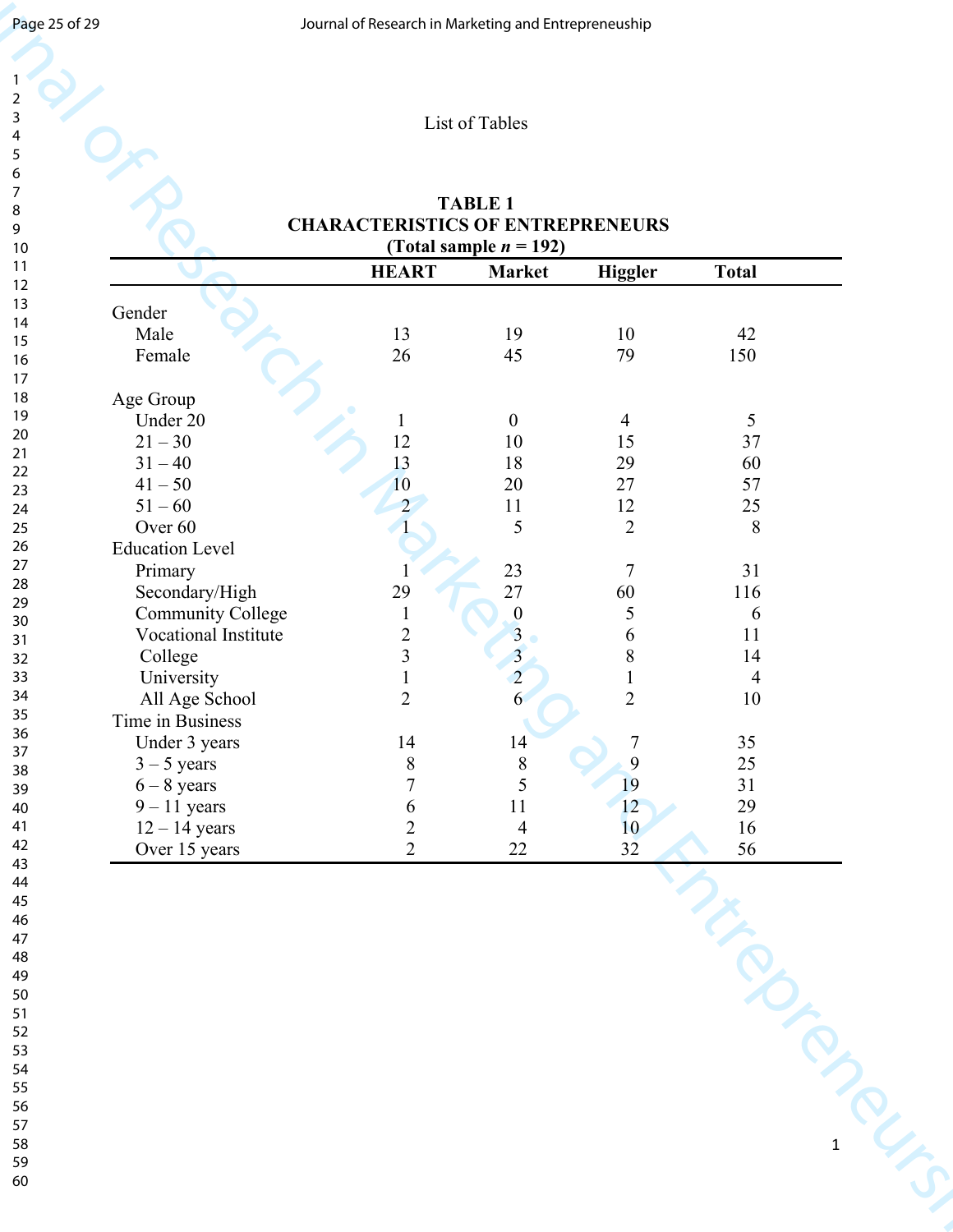|                                  | Journal of Research in Marketing and Entrepreneuship |                         |                                            |                                            |
|----------------------------------|------------------------------------------------------|-------------------------|--------------------------------------------|--------------------------------------------|
|                                  | <b>TABLE 2</b>                                       |                         |                                            |                                            |
|                                  | <b>BUSINESS CHARACTERISTICS</b>                      |                         |                                            |                                            |
| <b>Descriptor</b>                | <b>HEART</b>                                         | Market                  | <b>Higgler</b>                             | <b>Total</b>                               |
|                                  |                                                      |                         |                                            |                                            |
| Nature of Business               |                                                      |                         |                                            |                                            |
| Manufacturing                    | 9                                                    | 4                       | 5                                          | 18                                         |
| Services                         | 10                                                   | 6                       | 9                                          | 25                                         |
| Construction                     | $\mathbf{1}$                                         | $\boldsymbol{0}$        | $\boldsymbol{0}$                           | 1                                          |
| Wholesale/Retail                 | 11                                                   | 31                      | 75                                         | 117                                        |
| Agriculture                      |                                                      |                         |                                            |                                            |
|                                  | $\,8\,$                                              | 23                      | $\boldsymbol{0}$                           | 31                                         |
| Decision to Sell Product/Service |                                                      |                         |                                            |                                            |
| Family tradition                 | 6                                                    | 18                      | 18                                         | 42                                         |
| Demand for it                    | 12                                                   | 24                      | 19                                         | 55                                         |
| Got funding                      |                                                      | 5                       | 13                                         | 19                                         |
| People like it                   | $\overline{2}$                                       | $\boldsymbol{0}$        | 3                                          | 5                                          |
| Good source of supply            | 6                                                    | 3                       | 19                                         | 28                                         |
| Very Good at it                  |                                                      |                         |                                            |                                            |
|                                  |                                                      | 1                       | $\overline{2}$                             | $\overline{4}$                             |
| Source of Funding                |                                                      |                         |                                            |                                            |
| <b>Commercial Bank</b>           |                                                      | $\sqrt{2}$              |                                            | 8                                          |
| <b>Building Society</b>          |                                                      |                         | $\frac{5}{7}$                              | 9                                          |
| Family/Friends                   | 12                                                   | 10                      |                                            |                                            |
| Partner/Spouse                   | $\overline{4}$                                       | 6                       | $\begin{array}{c} 13 \\ 15 \end{array}$    | $\frac{25}{25}$                            |
| Personal Savings                 |                                                      |                         |                                            |                                            |
|                                  | 21                                                   | 45                      | 47                                         | 113                                        |
| Gross Income Range (monthly)     |                                                      |                         |                                            |                                            |
| <b>Under \$30,000</b>            | 26                                                   | 36                      |                                            | $101\,$                                    |
|                                  | $\mathbf{9}$                                         | 14                      | 39<br>29                                   | 52                                         |
| $$30,001 - $50,000$              | $\overline{c}$                                       |                         | 12                                         | $20\,$                                     |
| $$50,001 - $70,000$              | $\overline{2}$                                       | $\boldsymbol{6}$        |                                            |                                            |
| $$70,001 - $90,000$              | $\boldsymbol{0}$                                     | $\overline{\mathbf{3}}$ |                                            |                                            |
| \$90,001 - \$110,000             |                                                      | $\overline{4}$          | $\begin{array}{c} 4 \\ 3 \\ 2 \end{array}$ | $\begin{array}{c} 9 \\ 7 \\ 9 \end{array}$ |
| Over \$110,000                   | $\boldsymbol{0}$                                     | $\mathbf{1}$            |                                            |                                            |
|                                  |                                                      |                         |                                            |                                            |
|                                  |                                                      |                         |                                            |                                            |
|                                  |                                                      |                         |                                            |                                            |
|                                  |                                                      |                         |                                            |                                            |
|                                  |                                                      |                         |                                            |                                            |
|                                  |                                                      |                         |                                            |                                            |
|                                  |                                                      |                         |                                            |                                            |
|                                  |                                                      |                         |                                            |                                            |
|                                  |                                                      |                         |                                            |                                            |
|                                  |                                                      |                         |                                            |                                            |
|                                  |                                                      |                         |                                            |                                            |
|                                  |                                                      |                         |                                            |                                            |
|                                  |                                                      |                         |                                            |                                            |
|                                  |                                                      |                         |                                            |                                            |
|                                  |                                                      |                         |                                            |                                            |
|                                  |                                                      |                         |                                            |                                            |
|                                  |                                                      |                         |                                            |                                            |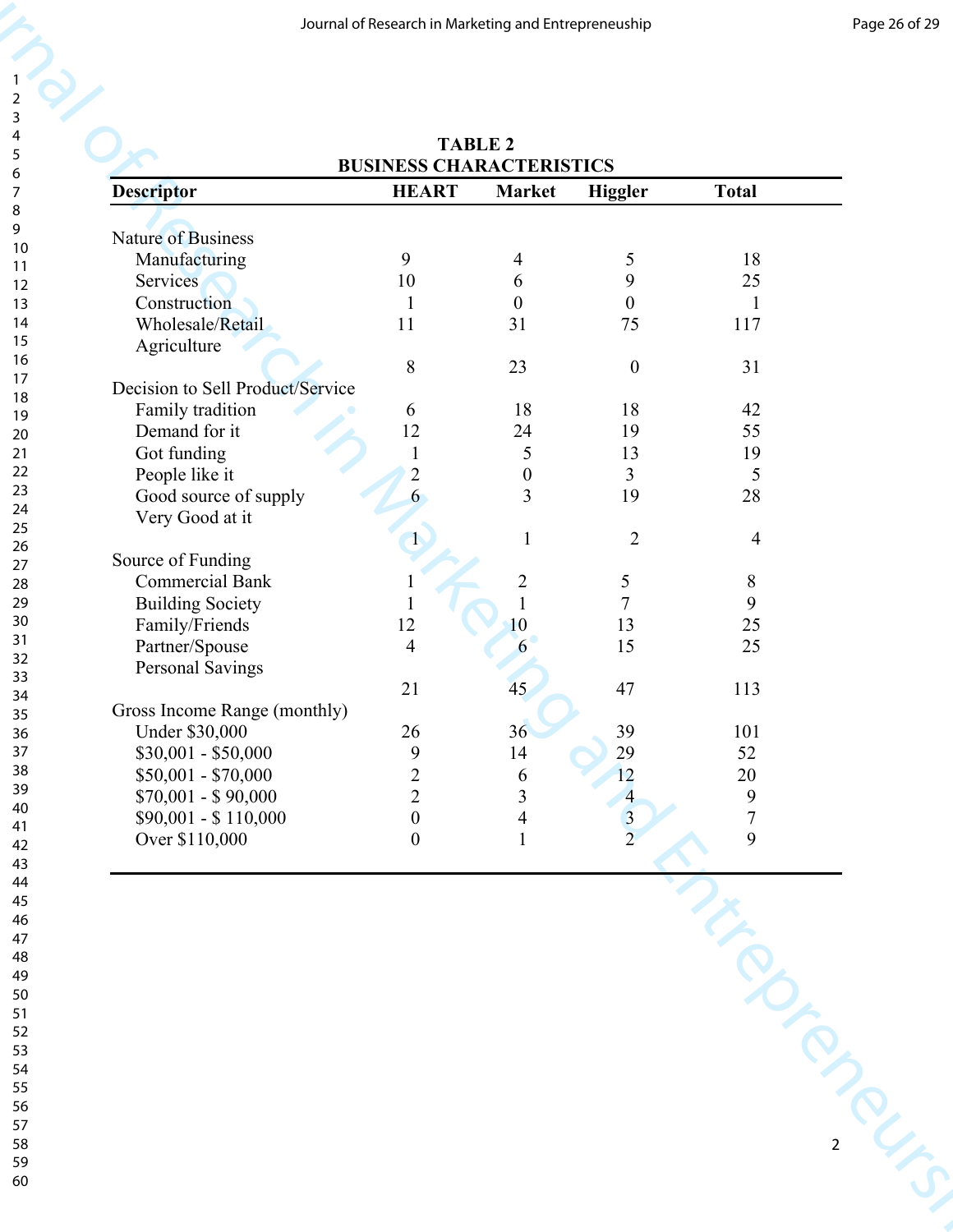| 1               |  |
|-----------------|--|
|                 |  |
| 2               |  |
|                 |  |
| 3               |  |
|                 |  |
| 4               |  |
|                 |  |
| 5               |  |
|                 |  |
| 6               |  |
|                 |  |
|                 |  |
|                 |  |
| 8               |  |
|                 |  |
| 9               |  |
|                 |  |
| 10              |  |
|                 |  |
| 1<br>1          |  |
|                 |  |
| $\overline{12}$ |  |
|                 |  |
| 1<br>3          |  |
|                 |  |
| 1<br>4          |  |
|                 |  |
| 15              |  |
|                 |  |
| 16              |  |
|                 |  |
| 1               |  |
|                 |  |
| 18              |  |
|                 |  |
| 19              |  |
|                 |  |
| 20              |  |
| $\overline{21}$ |  |
|                 |  |
|                 |  |
| $^{22}$         |  |
| 23              |  |
|                 |  |
| $^{24}$         |  |
|                 |  |
|                 |  |
| 25              |  |
|                 |  |
| 26              |  |
|                 |  |
| 27              |  |
|                 |  |
| 28              |  |
|                 |  |
| 29              |  |
|                 |  |
| 30              |  |
|                 |  |
| 31              |  |
| $\overline{32}$ |  |
|                 |  |
| 33              |  |
|                 |  |
| 34              |  |
|                 |  |
| 35              |  |
|                 |  |
| 36              |  |
|                 |  |
|                 |  |
| 37              |  |
| R۶              |  |
|                 |  |
| 39              |  |
|                 |  |
| 40              |  |
|                 |  |
| 41              |  |
|                 |  |
| 42              |  |
|                 |  |
| 43              |  |
|                 |  |
| 44              |  |
|                 |  |
| 45              |  |
|                 |  |
| 46              |  |
|                 |  |
| 47              |  |
|                 |  |
| 48              |  |
|                 |  |
| 49              |  |
|                 |  |
| 50              |  |
|                 |  |
| 51              |  |
|                 |  |
| 52              |  |
|                 |  |
| 53              |  |
|                 |  |
| 54              |  |
|                 |  |
| 55              |  |
|                 |  |
| 56              |  |
|                 |  |
| 57              |  |

| Table 3                                                                                          |  |
|--------------------------------------------------------------------------------------------------|--|
| <b>Principal rotated component Analysis of the Motivation factors.</b> Current factor structure: |  |

|                                              |                                                                                                                 |                  |                       | Journal of Research in Marketing and Entrepreneuship |             |
|----------------------------------------------|-----------------------------------------------------------------------------------------------------------------|------------------|-----------------------|------------------------------------------------------|-------------|
|                                              |                                                                                                                 |                  |                       |                                                      |             |
|                                              |                                                                                                                 |                  |                       |                                                      |             |
|                                              | Principal rotated component Analysis of the Motivation factors. Current factor structure:                       | Table 3          |                       |                                                      |             |
|                                              | 1= Independence/Autonomy, 2 = Intrinsic, 3 = Family security.                                                   |                  |                       |                                                      |             |
|                                              |                                                                                                                 |                  |                       | Factors                                              |             |
|                                              |                                                                                                                 | $\mathbf{1}$     | $\overline{2}$        | 3 <sup>1</sup>                                       | Communality |
|                                              | <b>Statements/Items</b>                                                                                         | $(29.4)^*$       | $(14.0)$ <sup>*</sup> | $(7.9)^{*}$                                          |             |
|                                              | A01 Past experience and training                                                                                |                  | .66                   |                                                      | .44         |
| 12                                           | A02 Recognition and status<br>A03 Growth and achievement                                                        |                  | .77<br>.46            |                                                      | .61<br>.46  |
|                                              | A04 Challenges business operation brings                                                                        |                  | .60                   |                                                      | .46         |
|                                              | A05 Wanting to prove I can do it                                                                                |                  | .68                   |                                                      | .51         |
|                                              | A06 The provision of jobs for my family                                                                         |                  |                       | .71                                                  | .55         |
|                                              | A07 To build a business to pass on to<br>my children                                                            |                  |                       | .47                                                  | .36         |
|                                              | A08 Dissatisfaction with my current job/                                                                        |                  |                       |                                                      |             |
|                                              | Career                                                                                                          |                  |                       | .68                                                  | .48         |
| 20                                           | A09 To be closer to my family                                                                                   | .62              |                       | .43                                                  | .36<br>.41  |
|                                              | A10 To maintain my personal freedom<br>A11 To be my own boss & control                                          |                  |                       |                                                      |             |
| 22<br>23                                     | my own destiny                                                                                                  | .78              |                       |                                                      | .65         |
| 24                                           | A12 To create a job for my self                                                                                 | .79              |                       |                                                      | .62         |
| 25                                           | A13 To gain personal security<br>A14 To acquire personal wealth & build                                         | $.80\,$          |                       |                                                      | .64         |
| 26                                           | Equity for retirement                                                                                           | .60              |                       |                                                      | .53         |
| 27<br>28                                     | A15 To increase my income opportunities                                                                         | $\overline{.71}$ |                       |                                                      | .65         |
| 29                                           | Sums of squares (Eigenvalues)                                                                                   | 4.4              | 2.1                   | 1.1                                                  |             |
|                                              | *Numbers in parentheses are percentages of variance explained (after rotation). Cumulative percentage is 51.44. |                  |                       |                                                      |             |
|                                              |                                                                                                                 |                  |                       |                                                      |             |
|                                              |                                                                                                                 |                  |                       |                                                      |             |
|                                              |                                                                                                                 |                  |                       |                                                      |             |
| 30<br>31<br>32<br>33<br>34<br>35<br>36<br>37 |                                                                                                                 |                  |                       |                                                      |             |
|                                              |                                                                                                                 |                  |                       |                                                      |             |
| 38<br>39                                     |                                                                                                                 |                  |                       |                                                      |             |
|                                              |                                                                                                                 |                  |                       |                                                      |             |
| $40\,$                                       |                                                                                                                 |                  |                       |                                                      |             |
| 41<br>42<br>43<br>44<br>45<br>46             |                                                                                                                 |                  |                       |                                                      |             |
|                                              |                                                                                                                 |                  |                       |                                                      |             |
|                                              |                                                                                                                 |                  |                       |                                                      |             |
|                                              |                                                                                                                 |                  |                       |                                                      |             |
|                                              |                                                                                                                 |                  |                       |                                                      |             |
|                                              |                                                                                                                 |                  |                       |                                                      |             |
|                                              |                                                                                                                 |                  |                       |                                                      |             |
|                                              |                                                                                                                 |                  |                       |                                                      |             |
|                                              |                                                                                                                 |                  |                       |                                                      |             |
|                                              |                                                                                                                 |                  |                       |                                                      |             |
|                                              |                                                                                                                 |                  |                       |                                                      |             |
|                                              |                                                                                                                 |                  |                       |                                                      |             |
|                                              |                                                                                                                 |                  |                       |                                                      |             |
|                                              |                                                                                                                 |                  |                       |                                                      |             |
| 58<br>59                                     |                                                                                                                 |                  |                       |                                                      |             |
| 60                                           |                                                                                                                 |                  |                       |                                                      |             |
|                                              |                                                                                                                 |                  |                       |                                                      |             |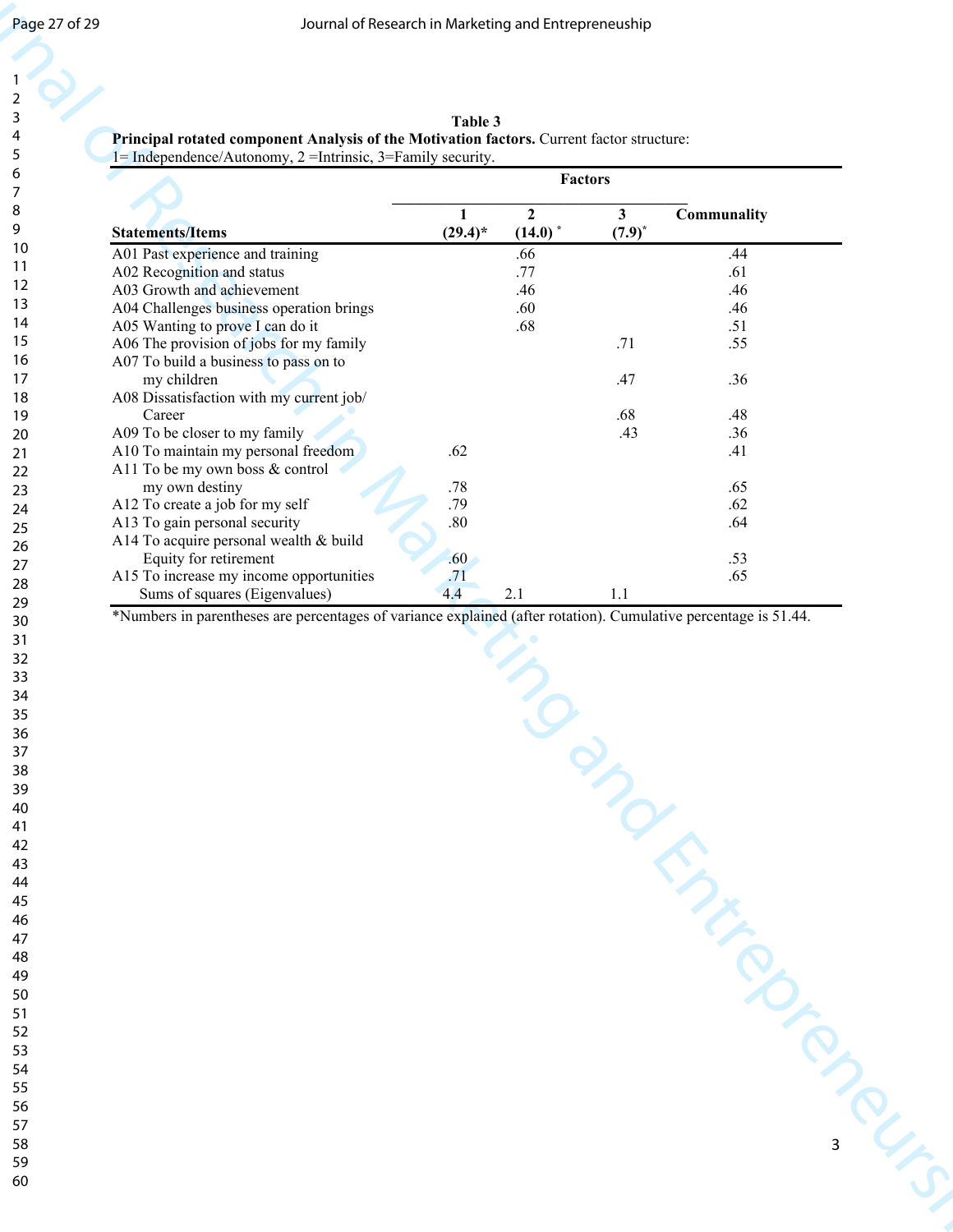#### **TABLE 4 PRINCIPAL ROTATED COMPONENT ANALYSIS OF THE SUCCESS FACTORS.** CURRENT FACTOR STRUCTURE:

|                                                                                                        |                               |              | Journal of Research in Marketing and Entrepreneuship |             |           |            |
|--------------------------------------------------------------------------------------------------------|-------------------------------|--------------|------------------------------------------------------|-------------|-----------|------------|
|                                                                                                        |                               |              |                                                      |             |           |            |
| PRINCIPAL ROTATED COMPONENT ANALYSIS OF THE SUCCESS FACTORS. CURRENT FACTOR                            | <b>TABLE 4</b>                |              |                                                      |             |           |            |
| Factor 1=Behavioral & growth, Factor 2= Education/training, Factor 3= Support/Environmental, Factor 4= | STRUCTURE:                    |              |                                                      |             |           |            |
|                                                                                                        | External, Factor 5=Experience |              | <b>Factors</b>                                       |             |           |            |
|                                                                                                        | 1                             | $\mathbf{2}$ | 3                                                    |             | 5         | Comm.      |
| <b>Statements/Items</b>                                                                                | $(16.5)^*$                    | $(11.5)^{*}$ | $(10.2)^{*}$                                         | $(8.3)^{*}$ | $(6.5)^*$ |            |
| B01 Good planning and budgeting skill<br>B02 Works hard                                                | .55<br>.79                    |              |                                                      |             |           | .56<br>.66 |
| B03 Practices good business ethics                                                                     | .62                           |              |                                                      |             |           | .50        |
| B04 Has good decision making skills                                                                    |                               |              |                                                      |             | .53       | .53        |
| B05 Takes risks                                                                                        | .57                           |              |                                                      |             |           | .35        |
| B06 Has the ability to manage staff<br>B07 Has the ability to maintain accurate records                | .55                           |              |                                                      | .60         |           | .51<br>.59 |
| B08 Has good customer service skills                                                                   | .51                           |              |                                                      |             |           | .39        |
| B09 Is an information seeker                                                                           |                               | .75          |                                                      |             |           | .73        |
| B10 Seeks to gain more business experience                                                             | .77                           |              |                                                      |             | .71       |            |
| B11 Seeks to learn form seminars & workshops                                                           |                               | .85          |                                                      |             |           | .81        |
| B12 Participating in training relating to<br>his/her business                                          |                               | .78          |                                                      |             |           | .70        |
| B13 Learns from Knowledgeable business                                                                 |                               |              |                                                      |             |           |            |
| people                                                                                                 |                               |              |                                                      |             | .44       | .52        |
| B14 Has previous business experience                                                                   |                               |              | .53                                                  |             |           | .47        |
| B15 Learns form previous mistakes                                                                      |                               |              |                                                      |             | .56       | .49        |
| B16 Increases the number of his/her<br>employees overtime                                              |                               |              |                                                      |             | .61       | .41        |
| B17 Increases his/her sales overtime                                                                   | .49                           |              |                                                      |             |           | .47        |
| B18 Seeks new markets/customers                                                                        | .78                           |              |                                                      |             |           | .64        |
| B19 Has good marketing or sales                                                                        |                               |              |                                                      |             |           |            |
| Promotion skills                                                                                       | .48                           |              |                                                      |             |           | .46        |
| B20 Sells quality goods or services at<br>at competitive prices                                        | .60                           |              |                                                      |             |           | .52        |
| B21 Has access to capital or finance                                                                   |                               |              | .63                                                  |             |           | .48        |
| B22 Has satisfactory government support                                                                |                               |              | .76                                                  |             |           | .60        |
| B23 Participates in community activities                                                               |                               |              | .51                                                  |             |           | .50        |
| B24 Has financial support of family and friends                                                        |                               |              | .71                                                  |             |           | .57        |
| B25 Has emotional support of family and friends<br>B26 Has good business location                      |                               |              | .45<br>.40                                           |             |           | .46<br>.51 |
| B27 Has political affiliation                                                                          |                               |              |                                                      | .52         |           | .42        |
| B28 Encounters less bureaucracy (red tape)                                                             |                               |              | .53                                                  |             | .47       |            |
| B29 Has adequate access to resources                                                                   |                               |              |                                                      | .61         |           | .44        |
| Sums of Squares (Eigenvalues)                                                                          | 7.4                           | 2.5          | 2.0                                                  | $1.8\,$     | 1.5       |            |